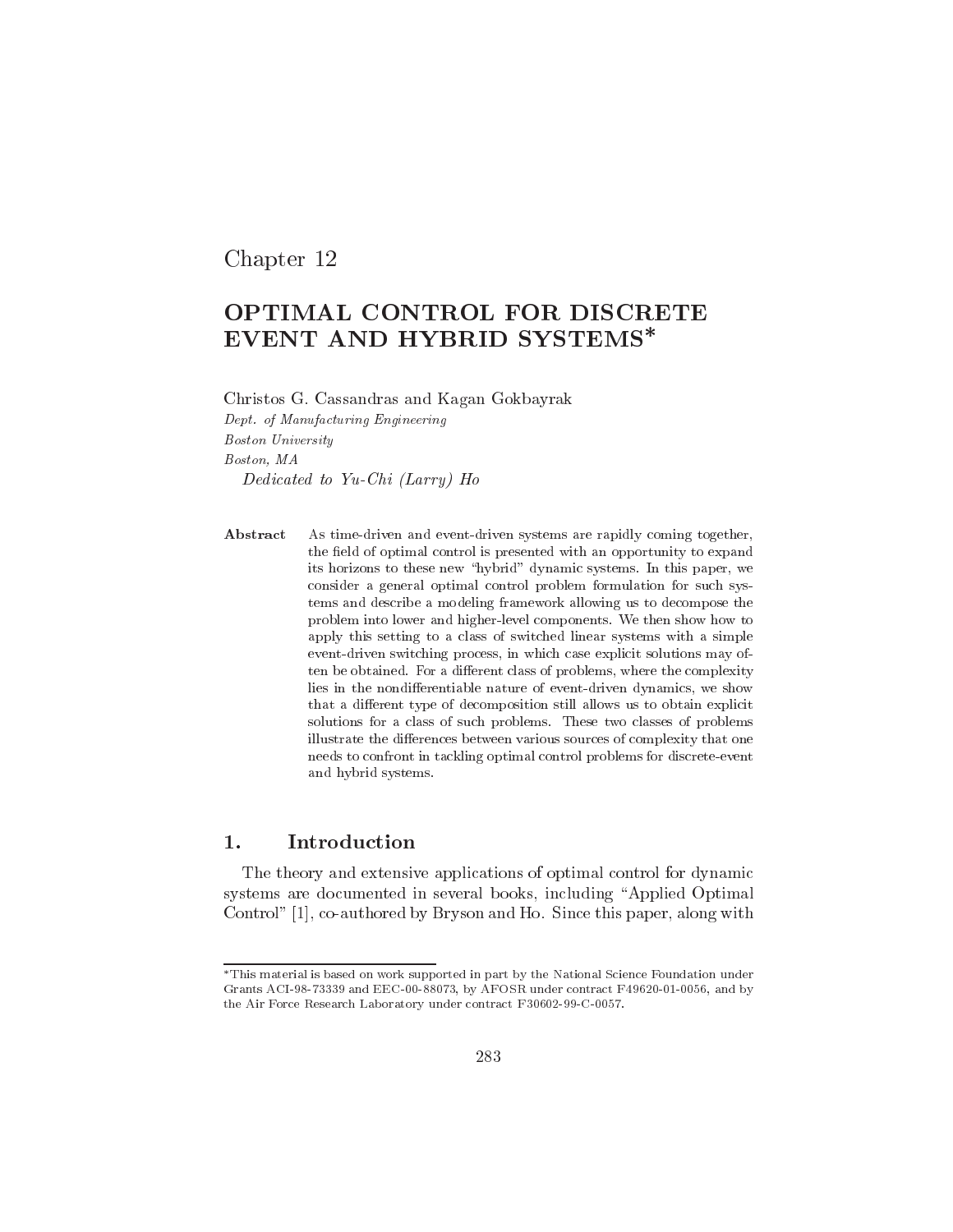the rest in this collection, is dedicated to the second author, it is most appropriate that its topic covers two areas to which Larry Ho has made fundamental contributions: optimal control and discrete event systems. The emergence of *hybrid* systems, which has largely motivated the work presented here, arguably owes its rapid growth to the foundations laid by the development of modeling frameworks and analytical techniques for discrete event systems.

Optimal control methodologies have been based on a modeling framework for dynamic systems which revolves around the differential equation

$$
\dot{x} = f(x, u, t) \tag{1}
$$

describing the dynamics of a system whose state at time t is captured by a vector  $x(t)$  and whose behavior is dependent upon some input or control vector  $u(t)$ . We refer to this class of systems as *time-driven* because their state continuously changes as time evolves. Typical examples include mechanical systems whose state consists of variables representing physical position and velocity, or chemical systems whose state includes the temperature or pressure for certain physical processes. In contrast, Discrete Event Systems (DES) are characterized by event-driven dynamics. In this case, state variables are usually discrete and change only as a result of the occurrence of events; they do not continuously change over time. One encounters DES in modern technological settings such as automated manufacturing, communication networks, and computer operating systems. As an example, let  $x(t)$  be the number of packets waiting in a buffer to be processed by some network switch at time  $t$ . The only way this quantity can change is if a packet is removed from the buffer and transmitted (in which case the state changes by  $-1$ ) or if a new packet is added to the buffer (in which case the state changes by  $+1$ ). Both changes occur instantaneously when the event "packet processed" or the event "new packet arrives" respectively takes place. Clearly, (1) is neither natural nor appropriate for describing the dynamics of such an event-driven system: the state in between events is unchanged and the derivative of  $x(t)$  is not defined at event times (at least not in a strict sense that can make it useful for analysis purposes). Modeling frameworks for DES were developed over the 1980s along several different directions, including untimed and timed automata and Petri nets (for a comprehensive overview, see [2]). Because these modeling frameworks are drastically different form (1), optimal control methodologies developed on the basis of time-driven dynamics are simply not transferable to the DES setting, although fundamental principles (e.g., dynamic programming) obviously still apply. To complicate matters, many interesting optimal control problems one encounters in DES involve some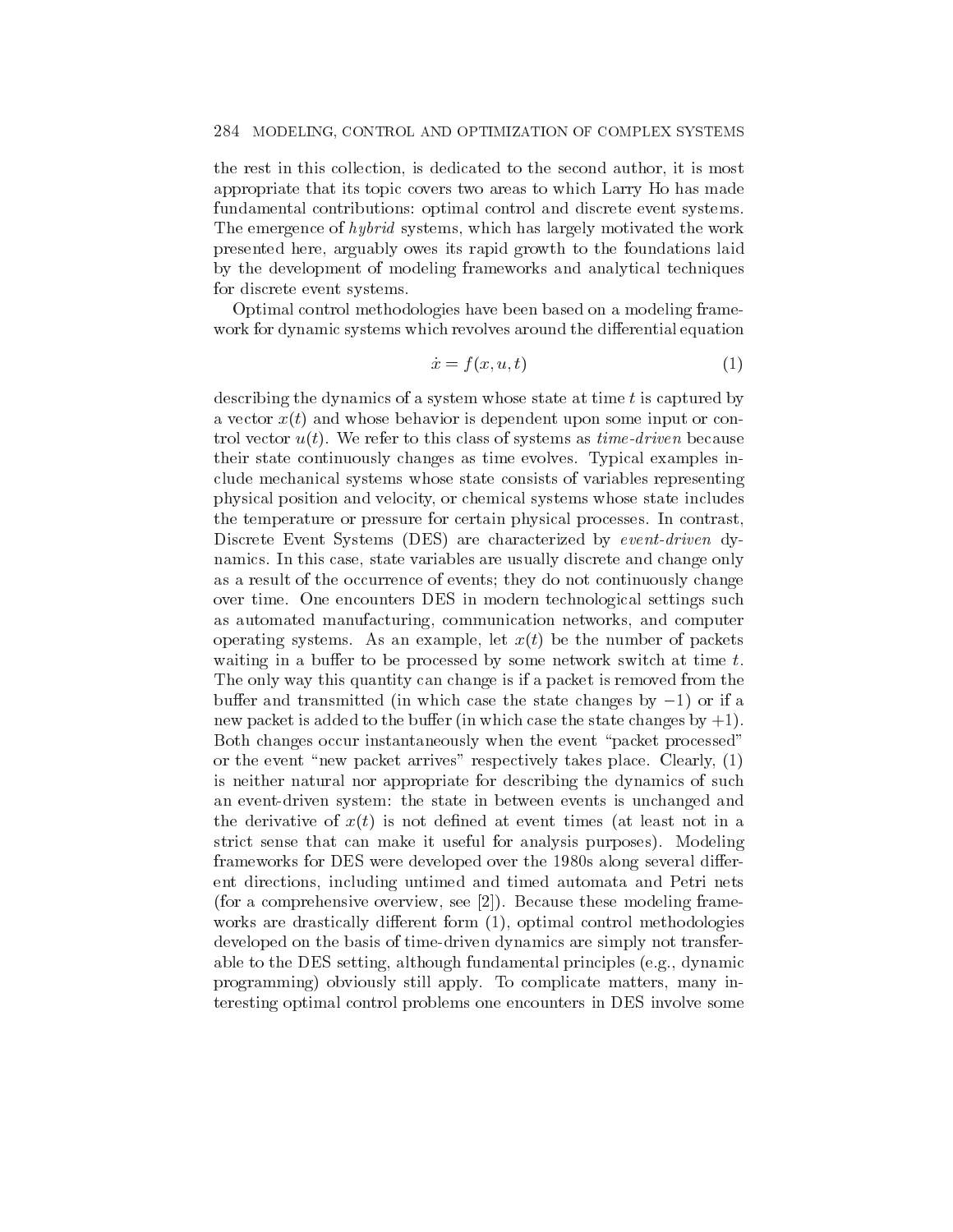form of uncertainty (e.g., in the example of a packet buffer, the processes that describe arrival and processing events are generally stochastic); this implies that ideas and techniques from *stochastic* optimal control need to be invoked.

The advent of hybrid systems makes the development of optimal control beyond classical time-driven systems an even greater challenge. The term "hybrid" is used to characterize systems that combine time-driven and event-driven dynamics. Broadly speaking, two categories of modeling frameworks have been proposed to study hybrid systems: Those that extend event-driven models to include time-driven dynamics; and those that extend the traditional time-driven models to include event-driven dynamics; for an overview, see [3]. A simple way to think of a hybrid system is as one characterized by a set of operating "modes", each one evolving according to time-driven dynamics of the form (1). The system switches between modes through discrete events which may be controlled or uncontrolled. Controlling the switching times, when possible, and choosing among several feasible modes, whenever such choices are available, gives rise to a rich class of optimal control problems. This has motivated efforts to extend classical optimal control principles  $[4],[5],[6]$ and to apply dynamic programming techniques  $[7],[8]$ . While in principle this is possible, the computational complexity involved becomes prohibitive: not only does one have to deal with the well-known "curse of dimensionality" in such problems, but there are at least two additional sources of complexity to deal with, i.e., the presence of switching events causing transitions from one mode to another (which introduces a combinatorial element into the control), and the presence of event-driven dynamics for the switching times (which introduce nondifferentiabilities). Therefore, keys to the successful development of optimal control methods for hybrid systems are:  $(i)$  seeking structural properties that allow the decomposition of such systems into simpler components, and  $(ii)$ making use of efficient numerical techniques. Along these lines, progress has been reported for classes of hybrid systems whose structure may be exploited. For example, in [9] a Mixed Logical Dynamical (MLD) system framework is proposed, which allows the use of efficient methods developed for piecewise affine systems, and in [10] optimal controllers are presented for the class of autonomous switched linear systems.

The hybrid system modeling framework we consider in this paper is motivated by the fact that it is often natural to hierarchically decompose systems into a lower-level component representing physical processes characterized by time-driven dynamics and a higher-level component representing discrete events related to these physical processes (e.g., switching from one mode of operation to another, as in shifting gears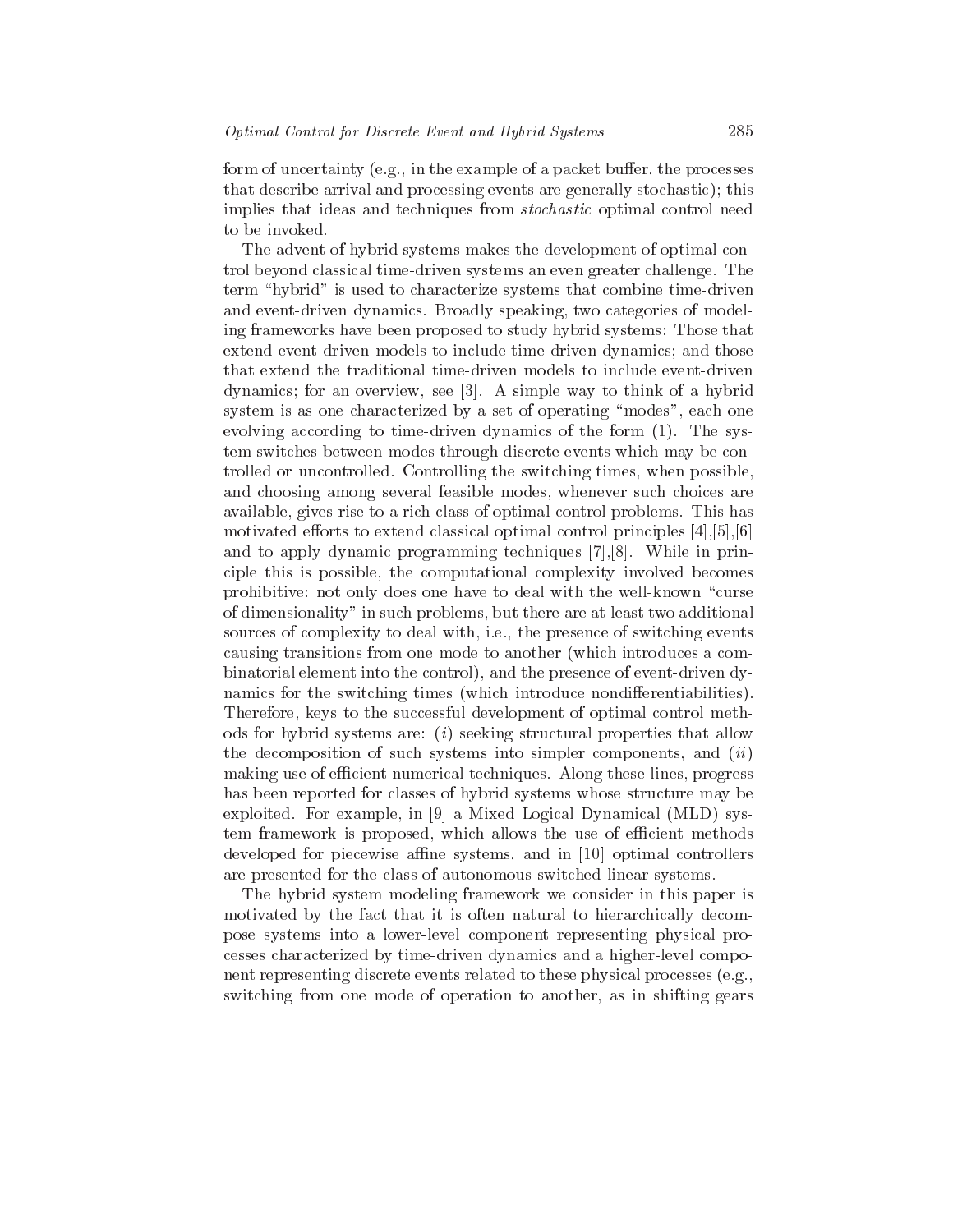### 286 MODELING, CONTROL AND OPTIMIZATION OF COMPLEX SYSTEMS

in an automotive system). Our objective is to formulate and solve optimal control problems associated with trade-offs between the operation of physical processes and timing issues related to the overall performance of the system. For a class of such optimal control problems, a hierarchical decomposition method was introduced in [11]. This method enables us to design a controller which has the task of communicating with both components and jointly solving coupled optimization problems, one for each component. The same basic idea is also independently proposed in [12]. The explicit solution of the lower and higher-level problems depends on the specifics of the time-driven and event-driven dynamics involved.

In the remainder of this paper, we first describe a convenient modeling framework for hybrid systems allowing us to decompose them into lower (time-driven) and higher (event-driven) level components. Subsequently, we formulate an optimal control problem and present a solution approach based on this decomposition. In Section 3 we describe how to apply this setting to a class of hybrid systems where all operating modes have linear time-driven dynamics and the event-driven switching process is very simple. In this case, we find that the hierarchical decomposition approach requires solving a nonlinear parametric optimization problem coupled with a number of standard optimal control problems subject to purely time-driven dynamics; explicit solutions of such problems are occasionally possible, as illustrated by an example. In Section 4, we consider a different class of problems where the complexity lies in the event-driven dynamics which are nondifferentiable. In this case, we show that a different type of decomposition allows us to obtain explicit solutions for a class of such problems. While the approaches presented for solving these two classes of problems help to lay the foundations for extending classical optimal control theory, they also serve to identify the differences between various sources of complexity that one needs to understand and address in order to handle the challenges of new technological environments where these complexities manifest themselves.

#### $2.$ **Optimal Control Problem Formulation**

In the hybrid systems we consider, the state of the system consists of temporal and physical components. The temporal components keep track of the time information for events that may cause switches in the operating mode of the system. Let  $i = 1, 2, \ldots$  index these events. We denote the *physical state* of the system after the *i*th event by  $z_i(t)$  with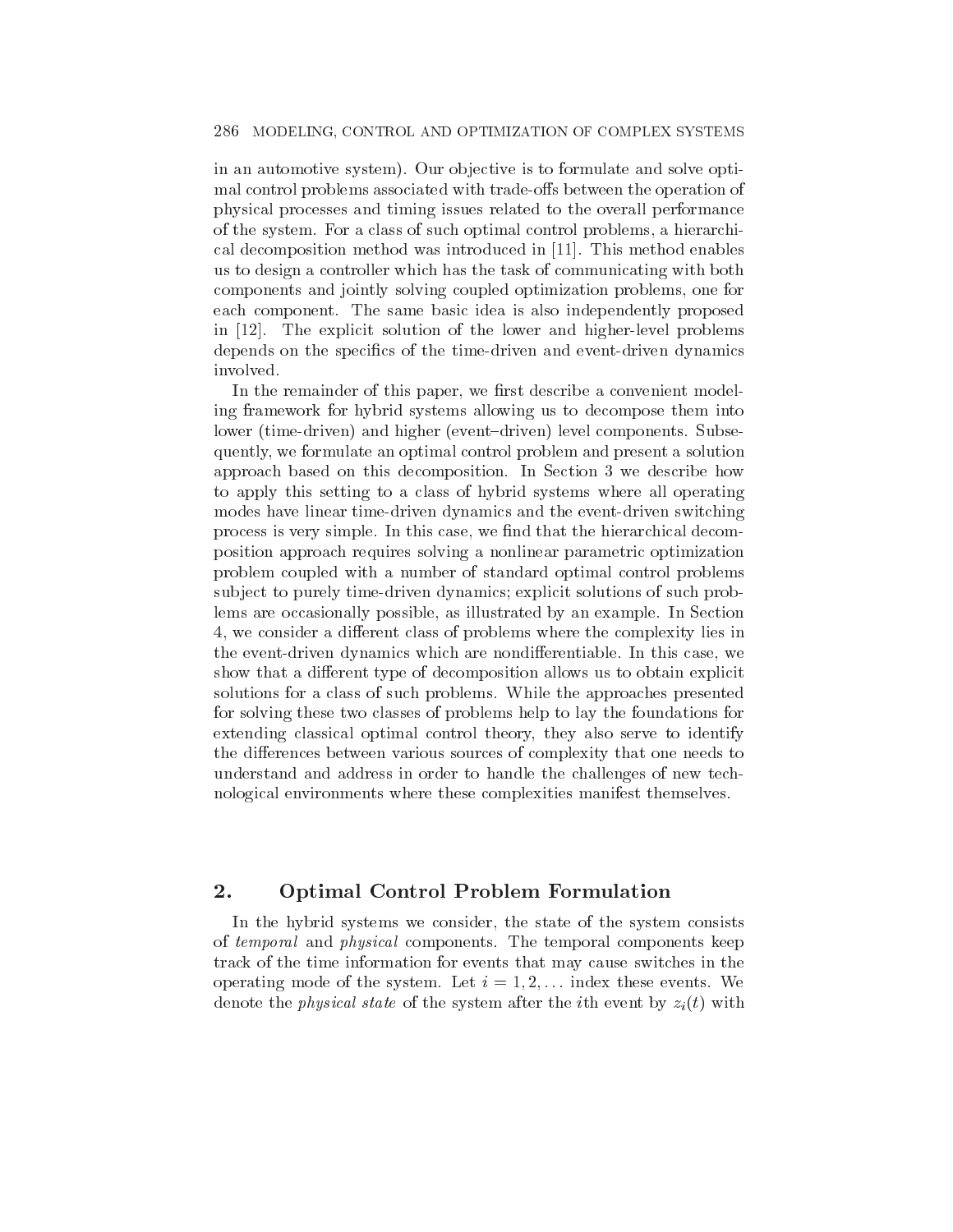dynamics:

$$
\dot{z}_i = g_i(z_i, u_i, t), \quad z_i(x_{i-1}) = z_i^0, \quad t \in [x_{i-1}, x_i)
$$
 (2)

where  $u_i$  is the control applied over an interval  $[x_{i-1}, x_i]$  defined by two event occurrences at times  $x_{i-1}$  and  $x_i$ . In what follows, we shall write  $u_i$  to denote a function  $u_i(t)$  defined over  $[x_{i-1}, x_i)$ ; similarly for  $z_i(t)$ . We shall assume that  $u_i(t)$  is allowed to be piecewise continuous and is in general an  $n$ -dimensional vector.

In the case of a *single* event process in the system, the event-driven dynamics characterizing the *temporal states*  $x_i$  are given by

$$
x_i = x_{i-1} + \gamma_i(z_i, u_i) \tag{3}
$$

for  $i = 1, 2, \ldots$ , where  $\gamma_i(\cdot)$  represents the amount of time between switches, which generally depends on the physical state  $z_i$  and control  $u_i$  over  $[x_{i-1}, x_i]$ .

In the case of *multiple* asynchronous event processes in the system indexed by  $j = 1, ..., M$ , we need to introduce a *Timed Automaton* which determines which of the  $M$  events in the system triggers the next switch and at what precise time. The exact structure of a timed automaton is described in [2]. We limit ourselves here to a brief review of its definition and basic operation. An Automaton, denoted by  $G$ , is a five-tuple  $G = (Q, E, f, \Gamma, x_0)$  where Q is the set of states; E is the finite set of events associated with the transitions in  $G; f: Q \times E \to Q$  is the transi*tion function*, where  $f(q, e) = r$  means that there is a transition labeled by event e from state q to state  $r$  (in general,  $f$  is a partial function on its domain);  $\Gamma: Q \to 2^E$  is the *active event function* (or feasible event function), where  $\Gamma(q)$  is the set of all events e for which  $f(q,e)$  is defined and it is called the *active event set* (or feasible event set) of  $G$  at  $q$ ; and  $q_0$  is the *initial* state.

The automaton G operates as follows. It starts in the initial state  $q_0$  and upon the occurrence of an event  $e \in \Gamma(q_0) \subseteq E$  it makes a transition to state  $f(q_0, e) \in Q$ . This process then continues based on the transitions for which  $f$  is defined. Note that an event may occur without changing the state, i.e., it is possible that  $f(q, e) = q$ .

As it stands, this model is based on the premise that a given event sequence  $\{e_1, e_2, \ldots\}$  is provided, so that, starting at state  $q_0$ , we can generate a state sequence  $\{q_0, f(q_0, e_1), f(f(q_0, e_1), e_2), \ldots\}$ . We extend our modeling setting to Timed automata by incorporating a Clock Structure associated with the event set  $E$  which now becomes the input from which a specific event sequence can be deduced. This clock structure is a set  $\mathbf{V} = {\mathbf{v}_i : i \in E}$  of clock (or lifetime) sequences

$$
\mathbf{v}_i = \{v_{i,1}, v_{i,2}, \ldots\}, \quad i \in E, \quad v_{i,k} \in \mathbb{R}^+, \quad k = 1, 2, \ldots
$$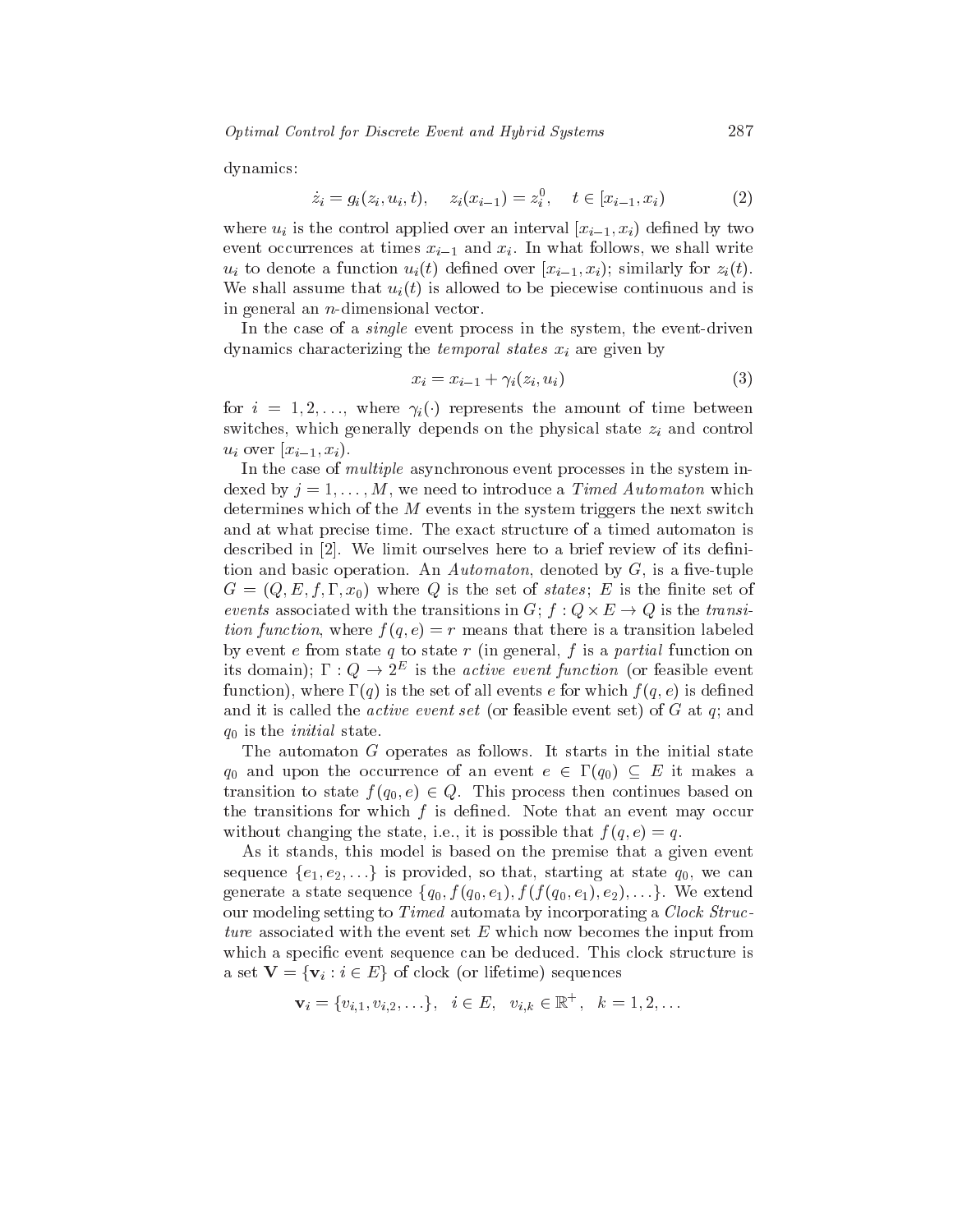With this in mind, the original automaton now becomes a six-tuple  $(Q, E, f, \Gamma, x_0, V)$  where  $V = \{v_i : i \in E\}$  is a clock structure. The timed automaton generates a state sequence

$$
q' = f(q, e') \tag{4}
$$

driven by an event sequence  $\{e_1, e_2, \ldots\}$  generated through

$$
e' = \arg\min_{i \in \Gamma(q)} \{y_i\} \tag{5}
$$

with the clock values  $y_i, i \in E$ , defined by

$$
y'_{i} = \begin{cases} y_{i} - y^{*} & \text{if } i \neq e' \text{ and } i \in \Gamma(q) \\ v_{i,N_{i}+1} & \text{if } i = e' \text{ or } i \notin \Gamma(q) \end{cases} \qquad i \in \Gamma(q') \qquad (6)
$$

where the *interevent time*  $y^*$  is defined as

$$
y^* = \min_{i \in \Gamma(q)} \{y_i\} \tag{7}
$$

and the event scores  $N_i$ ,  $i \in E$ , are defined by

$$
N'_{i} = \begin{cases} N_{i} + 1 & \text{if } i = e' \text{ or } i \notin \Gamma(q) \\ N_{i} & \text{otherwise} \end{cases} \quad i \in \Gamma(q') \quad (8)
$$

In addition, initial conditions are:  $y_i = v_{i,1}$  and  $N_i = 1$  for all  $i \in \Gamma(q_0)$ . If  $i \notin \Gamma(q_0)$ , then  $y_i$  is undefined and  $N_i = 0$ .

In this setting, the clock structure  $V$  is assumed to be fully specified in a deterministic sense. A Stochastic Timed Automaton is obtained when the clock sequences are specified only as stochastic sequences  ${V_{i,k}} = {V_{i,1}, V_{i,2}, \ldots}$ , in which case each  ${V_{i,k}}$  is characterized by a distribution function  $G_i(t) = P[V_i \leq t]$ .

In the sequel, the details of the timed automaton that controls the mode switches are not required and are suppressed by simply representing the event-driven dynamics in the form

$$
x_i = x_{i-1} + \gamma_i(y_{i,1}, \dots, y_{i,M}, z_i, u_i)
$$
\n(9)

where  $y_{i,1}, \ldots, y_{i,M}$  are the event clocks of the timed automaton (through which the triggering event and its occurrence time for the next switch are determined) after the  $(i-1)$ th switch. We note, that  $\gamma_i(\cdot)$  above generally involves the min operation seen in (5), introducing nondifferentiabilities which can significantly complicate the analysis. Looking at  $(2)$  and  $(9)$ , note also that the choice of control  $u_i$  affects both the physical state  $z_i$  and the temporal state  $x_i$ . Thus, the switches at times  $x_1, x_2, \ldots$ are generally not exogenous events that dictate changes in the state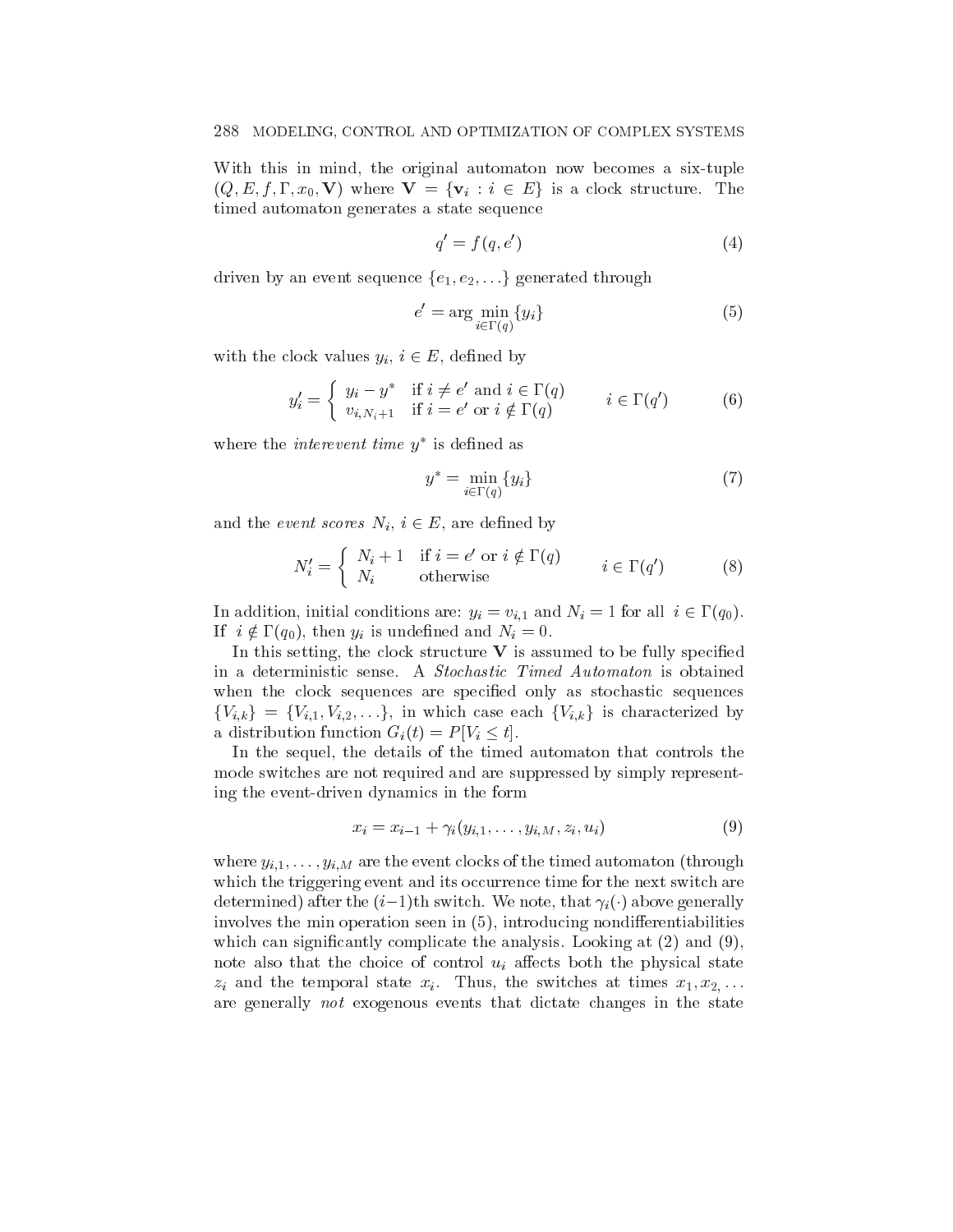dynamics, but rather temporal states intrically connected to the control of the system; this is one of the crucial elements of a "hybrid" system.

The optimal control problem we now consider has the general form

$$
\min_{\mathbf{u}} \quad J = \sum_{i=1}^{N} \left[ \phi_i(x_{i-1}, x_i) + \psi_i(x_i) \right] \tag{10}
$$

subject to  $(2)$  and  $(9)$ , where

$$
\mathbf{u} = \begin{cases} u_1(t) & t \in [x_0, x_1) \\ \vdots & \vdots \\ u_N(t) & t \in [x_{N-1}, x_N) \end{cases}
$$
(11)

The function  $\phi_i(x_i, x_{i-1})$  is the cost of operating the system with control  $u_i$  over the interval  $[x_{i-1}, x_i]$ , which results in the physical state  $\{z_i(t), t \in [x_{i-1}, x_i)\}\.$  This is generally expressed as

$$
\phi_i(x_{i-1}, x_i) = h(z_i^f) + \int_{x_{i-1}}^{x_i} L_i(z_i(t), u_i(t)) dt
$$

where  $h(z_i^f)$  is a terminal cost associated with the physical state  $z_i^f$  =  $z_i(x_i)$  and  $L_i(z_i(t), u_i(t))$  is a cost function dependent on the physical state and control during the *i*th mode. Note that  $\phi_i(\cdot)$  is expressed as a function of the starting and ending times for the *i*th mode, but it obviously depends on the choice of control used over  $[x_{i-1}, x_i]$ .

The function  $\psi_i(x_i)$  is the cost associated with the occurrence time  $x_i$  of the *i*th event. The intent is to penalize switching times that occur later rather than earlier, which creates a trade-off with the requirement that a certain desired physical state  $z_i(x_i)$  be attained, which may not be possible if  $x_i$  is too short.

In  $(10)$ , the time horizon is determined by a given number of switches N and the control does not include selecting the next mode. Thus, it is assumed that the sequence of modes to be used is prespecified (e.g., as in changing gears in an automobile). Moreover, note that in this formulation the only control is **u**, through which the physical and tempoiral states are affected. In some variations of this problem, it is possible that the switching times  $x_1, \ldots, x_N$  may be exogenous controllable variables as well.

Let  $s_i = x_i - x_{i-1} \geq 0$ ,  $i = 1, 2, \ldots$  Assuming stationarity of the cost  $\phi_i(\cdot)$  in the sense that  $\phi_i(x_{i-1}, x_{i-1} + s_i) = \phi_i(0, s_i) \equiv \phi_i(s_i)$ , we can write

$$
\phi_i(s_i) = h(z_i^f) + \int_0^{s_i} L_i(z_i(t), u_i(t)) dt \qquad (12)
$$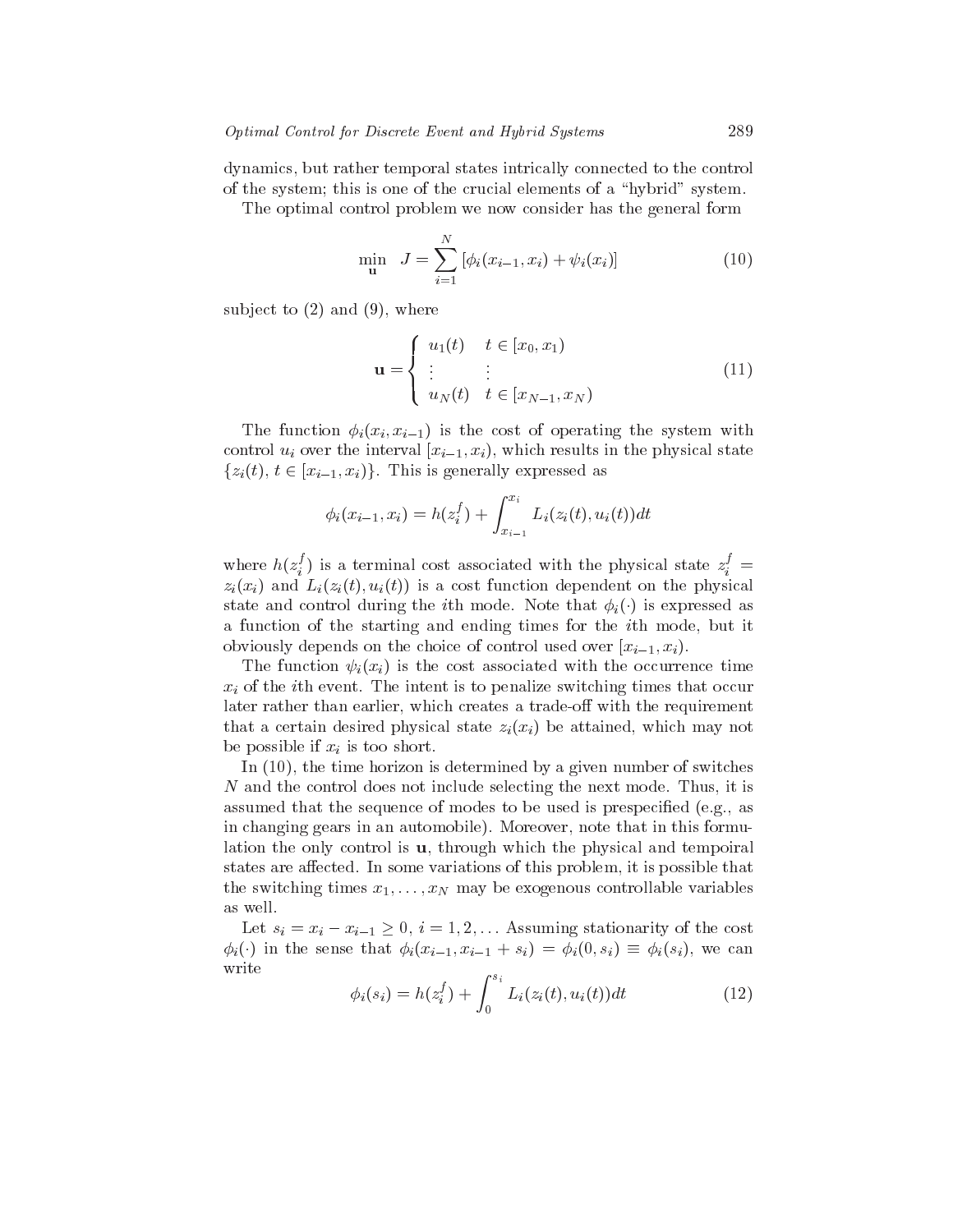Thus, the optimal control problem we consider can be written as

$$
\min_{\mathbf{u}} \quad J = \sum_{i=1}^{N} [\phi_i(s_i) + \psi_i(x_i)] \tag{13}
$$

subject to (2) and (9) with **u** as defined in (11) and  $\phi_i(s_i)$  as defined in  $(12).$ 

#### $2.1$ **Hierarchical Decomposition**

Consider an interval  $[x_{i-1}, x_i]$  and suppose the initial and final physical states,  $z_i^0 = z_i(x_{i-1})$  and  $z_i^f = z_i(x_i)$ , as well as the length of the time interval  $s_i = x_i - x_{i-1}$ , are fixed. If this were the case and  $u_i(t)$ ,  $t \in [x_{i-1}, x_i)$ , is given, then  $\{z_i(t), t \in [x_{i-1}, x_i)\}\$ , is specified through (2). Thus, with  $z_i^0$ ,  $z_i^f$ , and  $s_i$  fixed, each mode can be individually analyzed and an optimal control for it can be sought, which will be parameterized by  $z_i^0$ ,  $z_i^f$ , and  $s_i$ . Since actually  $z_i^0$ ,  $z_i^f$ , and  $s_i$  are also unknown and part of the desired solution, it follows that we can rewrite  $(13)$  as

$$
\min_{\mathbf{z}^0, \mathbf{z}^f, \mathbf{s}} \sum_{i=1}^N \left[ \min_{u_i(z_i^0, z_i^f, s_i)} \phi_i(s_i) + \psi_i(x_i) \right]
$$

where  $\mathbf{s} = [s_1, \dots, s_N]$ ,  $\mathbf{z}^0 = [z_1^0, \dots, z_N^0]$ , and  $\mathbf{z}^f = [z_1^f, \dots, z_N^f]$ . This imposes a decomposition that gives rise to a collection of inner minimization problems subject to  $(2)$ , and an outer minimization problem subject to  $(9)$ . At the lower level of this decomposition we first seek to determine the cost

$$
\theta_i(z_i^0, z_i^f, s_i) \equiv \min_{u_i} \phi_i(s_i) \tag{14}
$$

subject to (2) for all  $i = 1, 2, ...,$  which we view as the minimal cost for a *given* time interval  $s_i$  and boundary conditions  $z_i^0$  and  $z_i^f$  for the physical state. Accordingly, the optimal control is

$$
u_i^*(z_i^0, z_i^f, s_i) \equiv \arg\min_{u_i} \phi_i(s_i)
$$
\n
$$
(15)
$$

Note that  $u_i^*(z_i^0, z_i^f, s_i)$  is in general time-varying over  $[x_{i-1}, x_i)$ . It is the control that minimizes (12) when applied to  $z_i^0 = z_i(x_{i-1})$  with a target state  $z_i^f = z_i(x_{i-1} + s_i)$ , given  $s_i$ . Once  $u_i^*(z_i^0, z_i^f, s_i)$  and  $\theta_i(z_i^0, z_i^f, s_i)$  are determined, we can proceed with the higher-level optimization problem:

$$
\min_{\mathbf{z}^{0},\mathbf{z}^{f},\mathbf{s}}\sum_{i=1}^{N}[\theta_{i}(z_{i}^{0},z_{i}^{f},s_{i})+\psi_{i}(x_{i})]
$$
\n(16)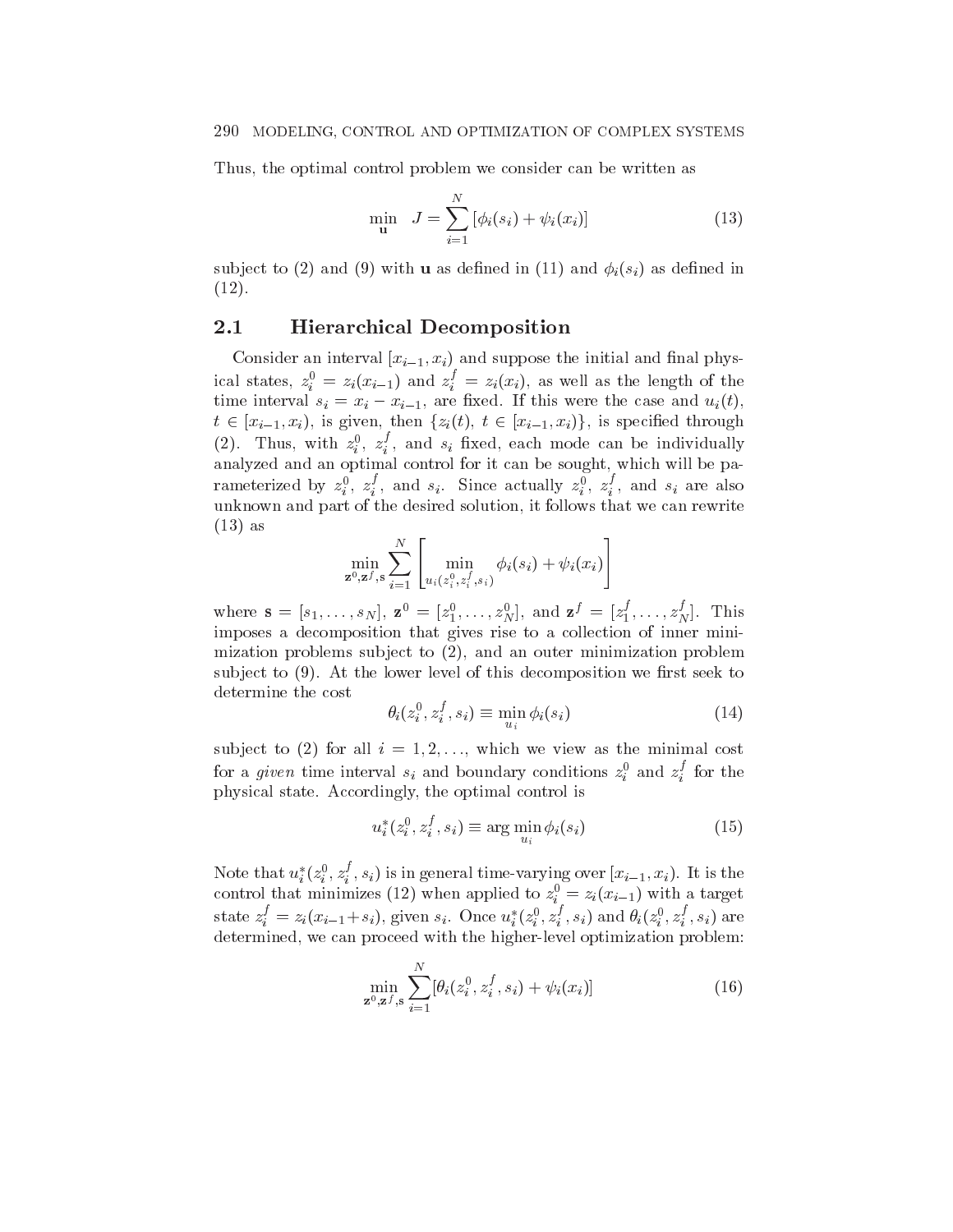subject to (9) where we try to determine the optimal event times and physical states at these times. Once these are known, the relationship  $(15)$  is used to determine the optimal controls for the N time intervals involved in the operation of the system.

The hybrid controller for coordinating the two problems above operates as follows (see Figure 12.1):

- 1 System identification: the physical dynamics, g, the costs associated with the physical dynamics,  $\phi$ , the temporal dynamics, f, and the costs associated with the temporal dynamics,  $\psi$ , are all input to the controller.
- 2 Lower-level problem, parameterized by  $s_i$ : The lower level controller solves (14) to determine  $\theta_i(z_i^0, z_i^f, s_i)$  and  $u_i^*(z_i^0, z_i^f, s_i)$  for all  $i=1,\ldots,N$ .
- 3 *Higher-level problem*: The higher level controller solves (16) to determine the optimal values  $s_i^*$ ,  $(z_i^0)^*$ , and  $(z_i^f)^*$  for all  $i = 1, ..., N$ .
- 4 Lower-level problem, given  $s_i^*$ : The lower level controller evaluates  $u_i^* = u_i^*((z_i^0)^*, (z_i^f)^*, s_i^*)$  for all  $i = 1, ..., N$ .



Figure 12.1. Hybrid Controller Operation

The explicit solutions of the two problems depend on the nature of the respective cost functions and dynamics. In some cases, the higher-level problem is greatly simplified when the event-driven dynamics involve a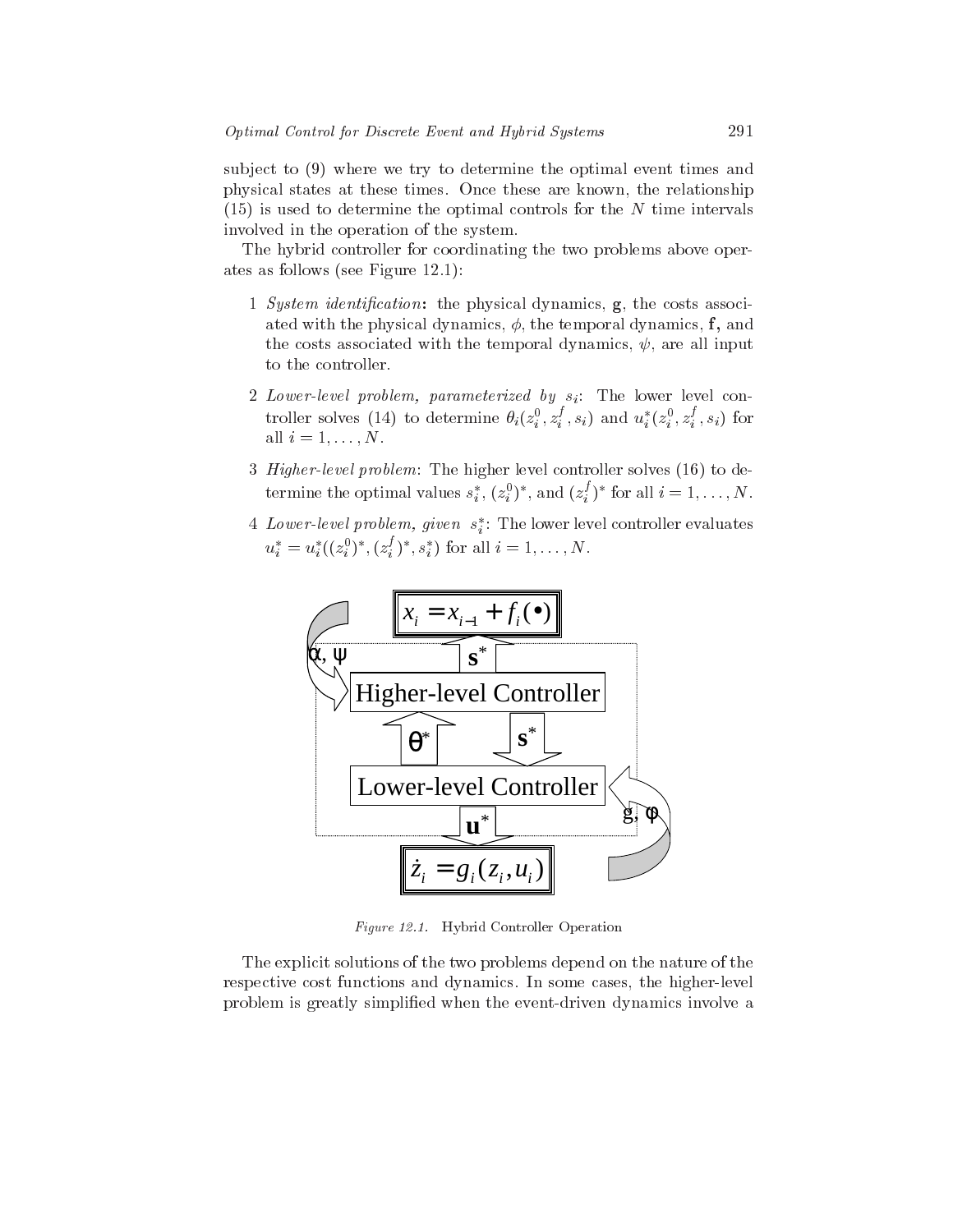single exogenous event process, while in other cases the event-driven dynamics introduce nondifferentiabilities that prohibit the use of standard optimization methods. In the next two sections, we consider two different classes of hybrid systems with different characteristics, illustrating the major differences between the two problem levels (see also [13]).

#### 3. **Switched Linear Systems**

Let us consider a class of hybrid systems consisting of linear timeinvariant time-driven dynamics and associated quadratic criteria for all modes. In order to illustrate the hierarchical decomposition approach and obtain some explicit numerical results, we limit ourselves to a specific two-mode example as follows:

$$
\dot{z}_1 = u_1,
$$
  $z_1(x_0) = z_0$   
\n $\dot{z}_2 = \alpha z_2 + u_2,$   $z_2(x_1) = z_1(x_1)$ 

The event-driven dynamics determining how to switch between modes have the simple form given in  $(3)$ :

$$
x_1 = x_0 + s_1(z_1, u_1)
$$
  

$$
x_2 = x_1 + s_2(z_2, u_2)
$$

The cost to minimize is

$$
J = \phi_1(s_1) + \phi_2(s_2) + \psi_2(x_2)
$$

Note that the cost is separable so the decomposition approach previously described may be applied. We consider quadratic costs for the physical process, so that  $(12)$  in this case becomes

$$
\phi_i(s_i) = \frac{1}{2}h \left\| z_i^f - z_i^d \right\|^2 + \frac{1}{2} \int_0^{s_i} r \left\| u_i(t) \right\|^2 + q \left\| z_i(t) \right\|^2 dt
$$

where a quadratic cost is imposed on the deviation of the final state  $z_i^f = z_i(x_i)$  from some desired value  $z_i^d$ . In particular, let

$$
\phi_1(s_1) = \int_0^{s_1} \frac{1}{2} r_1 u_1^2(t) dt
$$
  

$$
\phi_2(s_2) = \frac{1}{2} h (z_2^f - z_d^f)^2 + \int_0^{s_2} \frac{1}{2} r_2 u_2^2(t) dt
$$

We also consider a quadratic cost on the final time  $x_2$ :

$$
\psi_2(x_2) = \beta x_2^2
$$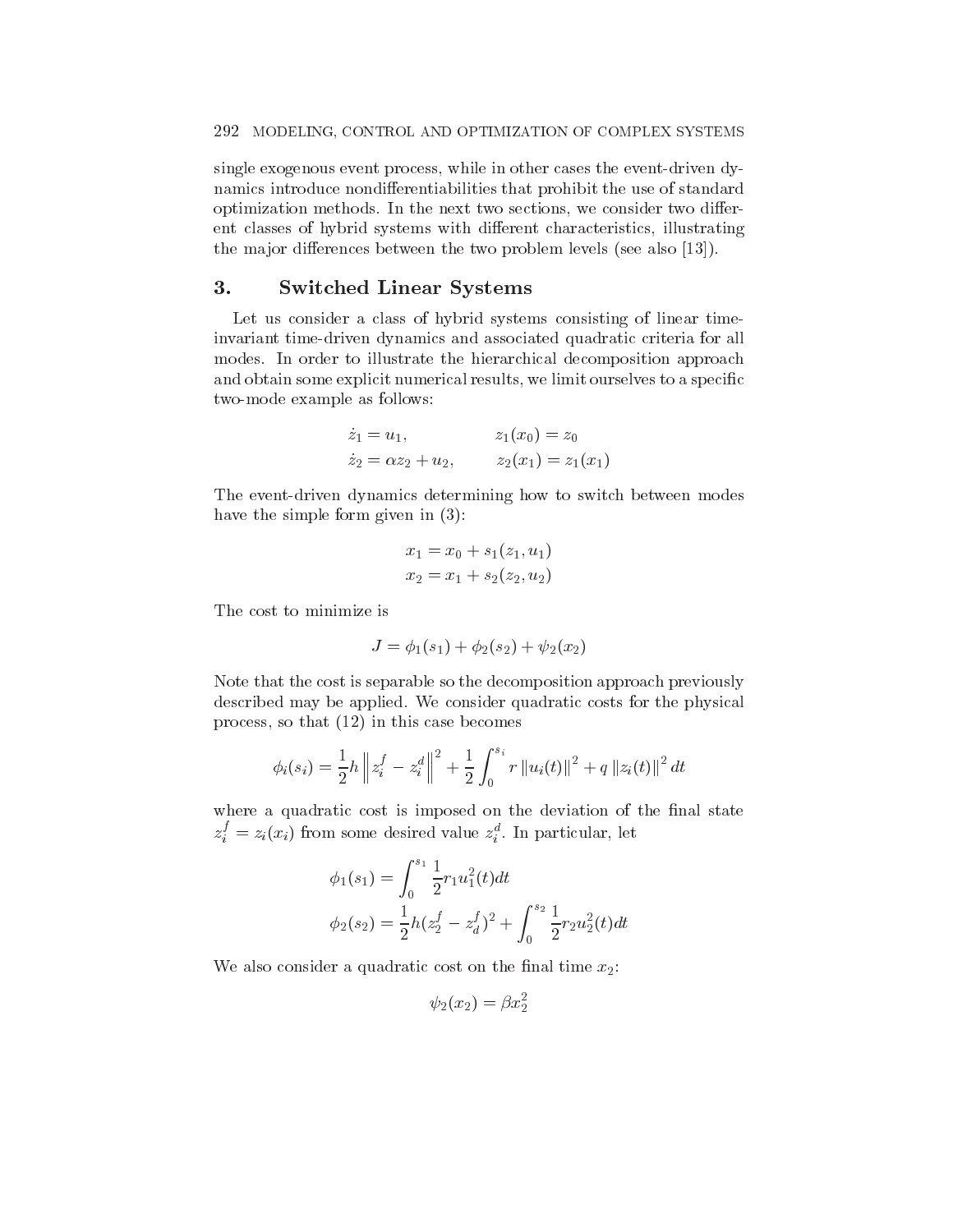Let us now consider the lower-level problem which, for each mode, is a standard Linear Quadratic (LQ) problem [1]. The Hamiltonian for the first stage  $[x_0, x_0 + s_1)$  of the physical process is

$$
H_1(t) = \frac{1}{2}r_1u_1^2(t) + p_1(t)u_1(t)
$$

where  $p_1(t)$  is the costate for the first stage, hence the optimality conditions for the first stage are

$$
\dot{z}_1(t) = u_1(t)
$$

$$
\dot{p}_1(t) = 0
$$

$$
r_1u_1(t) + p_1(t) = 0
$$

Therefore, the optimal control in the first stage is a constant  $u_1$  and we get

$$
u_1 = \frac{z_1(x_1) - z_1(x_0)}{s_1} \equiv \frac{z_1^f - z_1^0}{s_1}
$$

and

$$
\theta_1(z_1^0, z_1^f, s_1) = \min_{u_1} \phi_1(s_1) = \frac{1}{2} r_1 u_1^2 s_1
$$

$$
= \frac{1}{2} \frac{r_1}{s_1} \left[ z_1^f - z_1^0 \right]^2
$$

Similarly, for the second stage the Hamiltonian is

$$
H_2(t) = \frac{1}{2}r_2u_2(t) + p_2(t)u_2(t) + \alpha p_2(t)z_2(t)
$$

where  $p_2(t)$  is the costate for the second stage, hence the optimality conditions for the second stage are

$$
\dot{z}_2(t) = \alpha z_2(t) + u_2(t) \n\dot{p}_2(t) = -\alpha p_2(t) \nr_2 u_2(t) + p_2(t) = 0
$$

Therefore,

$$
u_2(t) = -\frac{2\alpha \left(z_2^f - z_2^0 e^{\alpha s_2}\right)}{\left(e^{-\alpha s_2} - e^{\alpha s_2}\right)} e^{-\alpha t}
$$

and

$$
\theta_2(z_2^0, z_2^f, s_2) = \min_{u_2} \phi_2(s_2)
$$
  
=  $\frac{1}{2}h(z_2^f - z_d^f)^2 + \frac{r_2\alpha (z_2^f - z_2^0 e^{\alpha s_2})^2}{(e^{\alpha s_2} - e^{-\alpha s_2})}e^{-\alpha s_2}$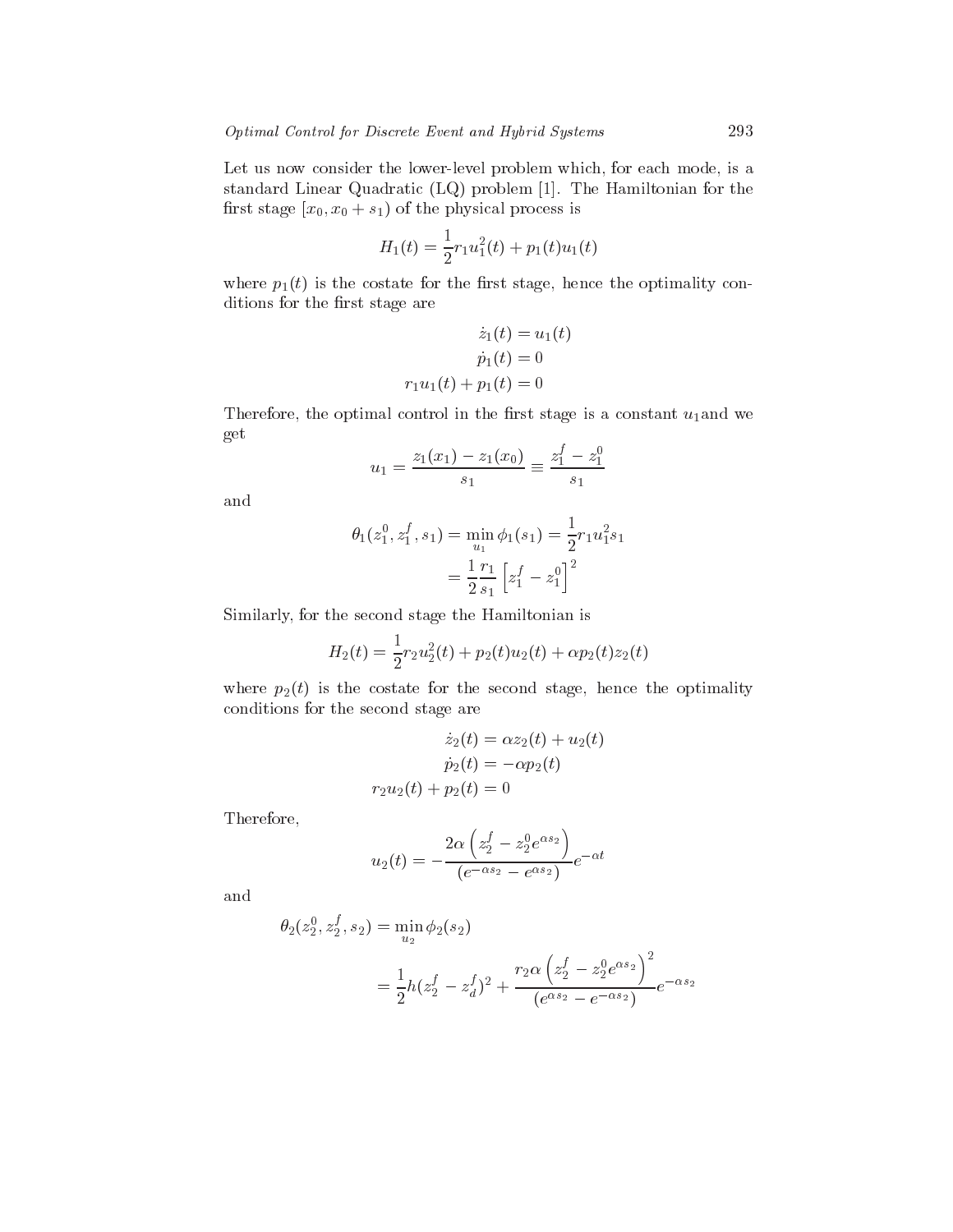### 294 MODELING, CONTROL AND OPTIMIZATION OF COMPLEX SYSTEMS

The higher-level optimization problem (16) becomes

$$
\min_{\substack{s_1, s_2, z_1^0, \\ z_2^0, z_1^f, z_2^f}} \left[ \frac{1}{2} \frac{r_1}{s_1} \left( z_1^f - z_1^0 \right)^2 + \frac{1}{2} h \left( z_2^f - z_3^f \right)^2 + \frac{\left( z_2^f - z_2^0 e^{\alpha s_2} \right)^2 \alpha r_2}{\left( e^{2\alpha s_2} - 1 \right)} + \beta x_2^2 \right]
$$

subject to  $z_1^0 = z_0$ ,  $z_2^0 = z_1^f$ ,  $s_1, s_2 \ge 0$ , and  $x_2 = s_1 + s_2$ . The resulting reduced optimization problem is

$$
\min_{\substack{s_1, s_2, \\ z_1^f, z_2^f}} \left[ \frac{1}{2} \frac{r_1}{s_1} \left( z_1^f - z_0 \right)^2 + \frac{1}{2} h \left( z_2^f - z_4^f \right)^2 + \frac{\left( z_2^f - z_1^f e^{\alpha s_2} \right)^2 \alpha r_2}{\left( e^{2\alpha s_2} - 1 \right)} + \beta \left( s_1 + s_2 \right)^2 \right]
$$
\n(17)

where  $s_1, s_2 \geq 0$ .

The optimality conditions are given in terms of four algebraic equations which can be solved to yield  $s_1$ ,  $s_2$ ,  $z_1^f$ , and  $z_2^f$ , assuming  $s_1 > 0$ <br>and  $s_2 > 0$  (if we allow  $s_1 = 0$  and  $s_2 = 0$ , we get  $z_1^f = z_0$  and  $z_2^f = z_1^f$ , respectively):

$$
\frac{r_1}{s_1}(z_1^f - z_0) = \frac{2\left(z_2^f - z_1^f e^{\alpha s_2}\right)\alpha r_2}{(e^{\alpha s_2} - e^{-\alpha s_2})}
$$
\n
$$
h(z_2^f - z_d^f) = -\frac{2\left(z_2^f - z_1^f e^{\alpha s_2}\right)\alpha r_2}{(e^{2\alpha s_2} - 1)}
$$
\n
$$
r_1(z_1^f - z_0)^2 = 4\beta s_1^2(s_1 + s_2)
$$
\n
$$
\beta(s_1 + s_2) = \frac{\alpha^2 r_2\left(z_2^f - z_1^f e^{\alpha s_2}\right)\left(z_1^f e^{\alpha s_2}\right)}{(e^{2\alpha s_2} - 1)} + \frac{\alpha^2 r_2 e^{2\alpha s_2}\left(z_2^f - z_1^f e^{\alpha s_2}\right)^2}{(e^{2\alpha s_2} - 1)^2}
$$

For a numerical example, setting  $r_1 = 2$ ,  $r_2 = 10$ ,  $h = 10$ ,  $z_d = 10$ ,  $z_0 = 0, \ \alpha = 1$  and  $\beta = 10$ , yields the following solution: It is optimal to start operating in the first mode with constant control  $u_1(t) = 5.72$ for  $t \in [0, x_1)$  and switch to the second mode at time  $x_1 = 0.4$  when  $z_1^f = 2.29$ . The system operates in the second mode with control  $u_2(t) =$ 1.66 $e^{-t}$  until time  $x_2 = 1.64$  when  $z_2^f = 9.67$ .

In this type of a simple switched linear system, the main complexity lies in the fact that the LQ problems involved are coupled through the continuity requirements  $z_i^0 = z_{i-1}^f$  associated with the *i*th mode switch. This leads to a higher-level nonlinear optimization problem such as (17).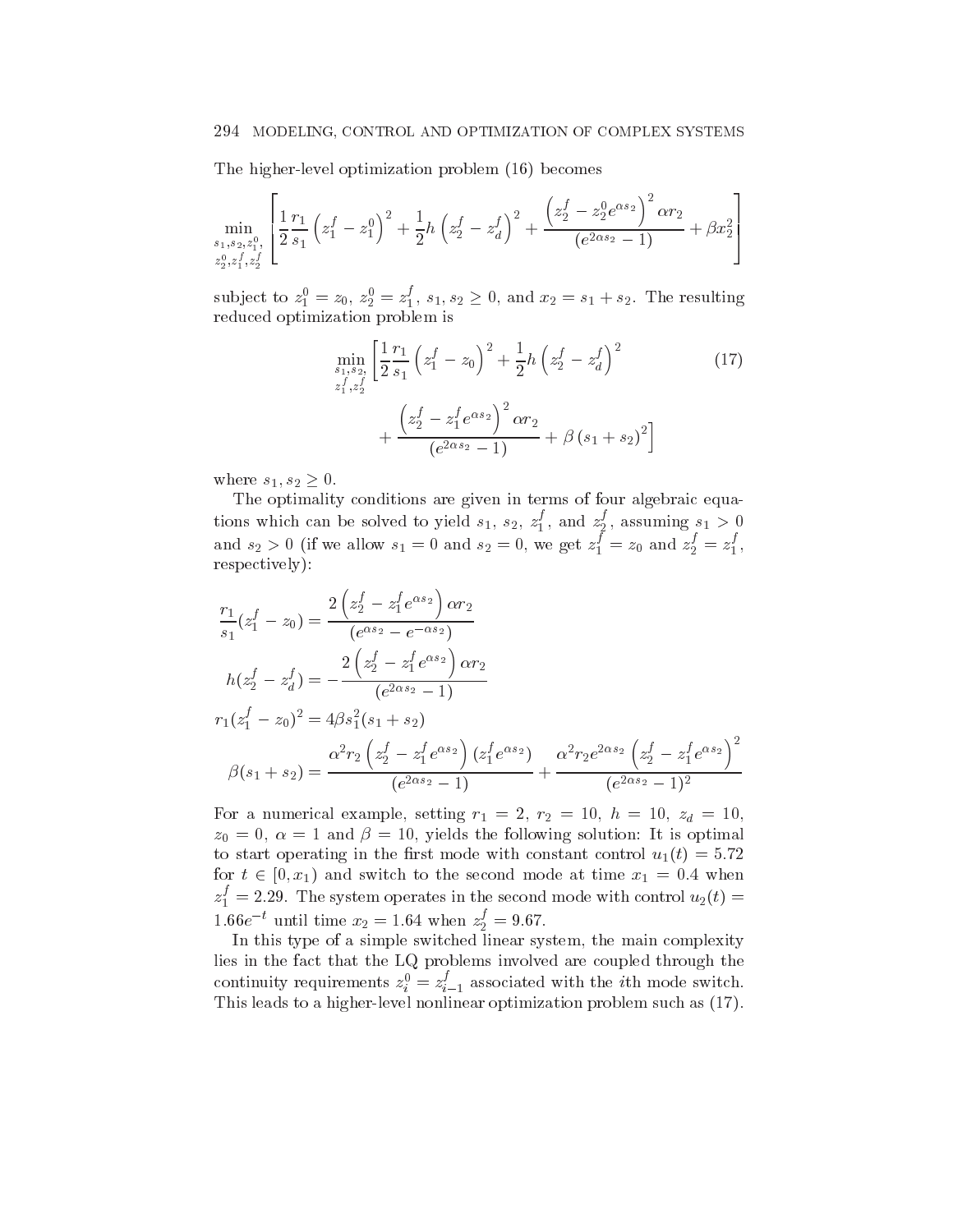Obtaining an analytic form for this nonlinear optimization problem depends on the availability of a closed-form solution for the LQ problems associated with each mode at the lower level of the decomposition. Except for relatively simple cases such as the one considered above, this is not possible, and numerical techniques must be invoked. This has motivated recent work by Xu and Antsaklis [12] making use of the sensitivities of the optimal cost at the lower level with respect to the switching times  $x_1, \ldots, x_N$  involved. On the other hand, the presence of more challenging event-driven dynamics shifts the main complexity burden to the higher-level problem, as discussed in the next section.

### $\bf{4.}$ Switched Systems with Nondifferentiable **Event-Driven Dynamics**

In the problem of the previous section, the switching time dynamics are determined through

$$
x_i = x_{i-1} + s_i(z_i, u_i)
$$
 (18)

which is a simple linear relationship. Thus, as already mentioned, the complexity is concentrated in determining the optimal amount of time spent in mode *i*,  $s_i(z_i, u_i)$ , whereas the event driven dynamics yielding the switching time sequence  $\{x_1, x_2, \ldots\}$  in this case are extremely simple.

The situation is very different when switching times are dependent upon two or more event processes, in which case we must resort to  $(9)$ and analyze the timed automaton that coordinates these processes. In what follows, we shall discuss a class of systems where the event-driven switching time dynamics are described by

$$
x_i = \max(x_{i-1}, a_i) + s_i(u_i)
$$
\n(19)

where  $\{a_i\}, i = 1, \ldots, N$ , is a given sequence of event times corresponding to an asynchronous event process operating independently of the physical processes  $\{z_i(t), t \in [x_{i-1}, x_i)\}\$ . In fact, the "max-plus" recursive equation (19) is the Lindley equation, well-known in queueing theory [2], describing the times at which "customers" depart from a simple queueing system; in this case,  $a_i$  is the *i*th customer's arrival time and  $s_i(u_i)$  is the time required to process the *i*th customer, dependent upon some control  $u_i$ . In comparing (19) to (18), note that the key difference is the presence of the max function, which introduces a nondifferentiable component into the solution of the overall problem.

Thus, the problem we consider here is  $(13)$ , subject to  $(2)$  and  $(19)$  and  $\bf{u}$  as defined in (11). This problem is largely motivated by the structure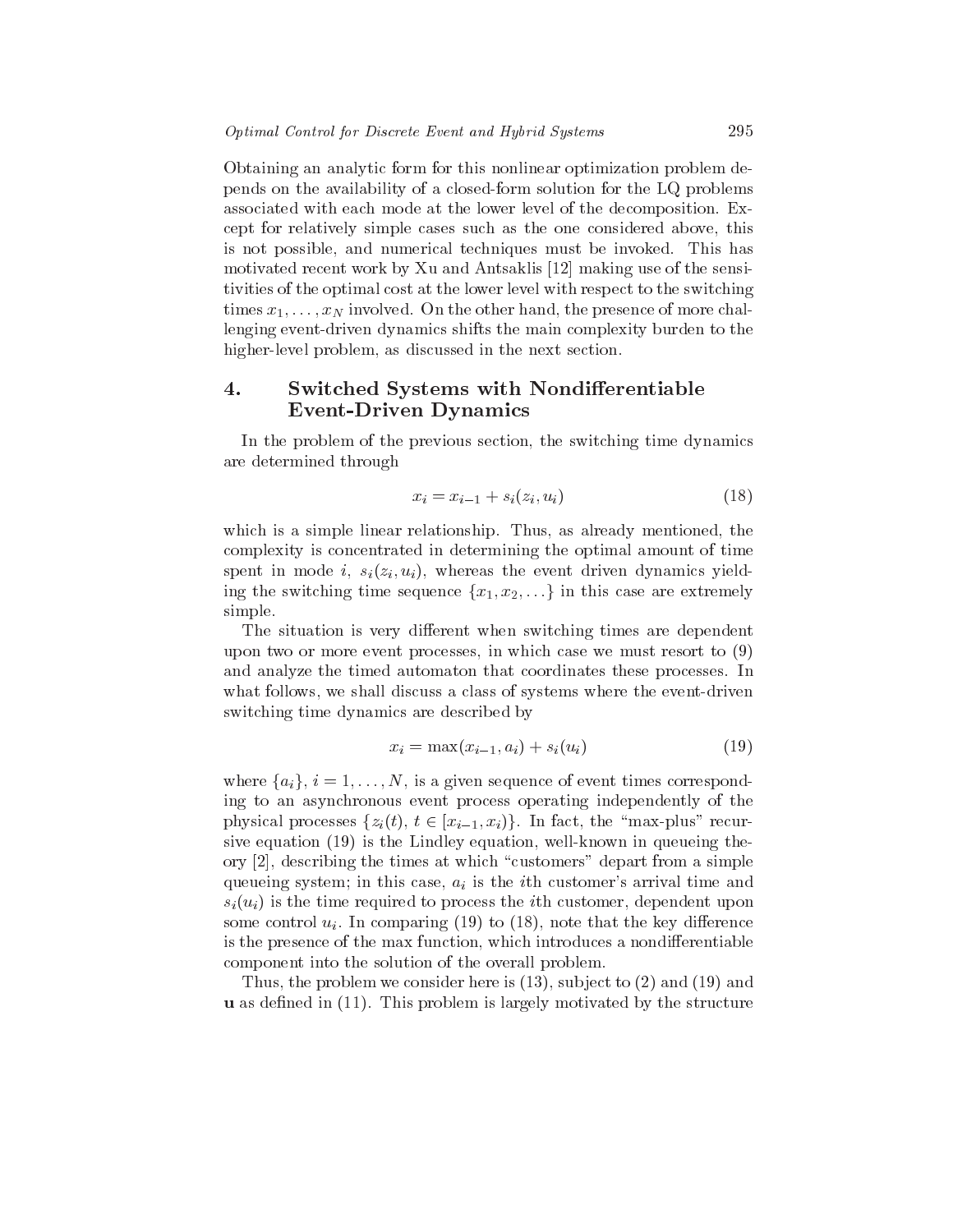### 296 MODELING, CONTROL AND OPTIMIZATION OF COMPLEX SYSTEMS

of many manufacturing systems: Discrete entities (referred to as jobs) move through a network of workcenters which process the jobs so as to change their physical characteristics according to certain specifications. Associated with each job is a *temporal* state and a *physical* state. The temporal state of a job evolves according to event-driven dynamics and includes information such as the waiting time or departure time of the job at the various workcenters. The physical state evolves according to time-driven dynamics which, depending on the particular problem being studied, describe changes in such quantities as the temperature, size, weight, chemical composition, or some other measure of the "quality" of the job. The interaction of time-driven with event-driven dynamics leads to a natural trade-off between temporal requirements on job completion times and physical requirements on the quality of the completed jobs. For example, while the physical state of a job can be made arbitrarily close to a desired "quality target", this usually comes at the expense of long processing times resulting in excessive inventory costs or violation of constraints on job completion deadlines. Our objective, therefore, is to formulate and solve optimal control problems of the form (13) which capture such trade-offs.

In the context of manufacturing systems, the mode switches correspond to jobs that we index by  $i = 1, ..., N$ . We shall limit ourselves to a single-stage process modeled as a single-server queueing system. The objective is to process  $N$  total jobs. The server processes one job at a time on a first-come first-served nonpreemptive basis (i.e., once a job begins service, the server cannot be interrupted, and will continue to work on it until the operation is completed). Jobs arriving when the server is busy wait in a queue whose capacity is  $> N$ . As job i is being processed, its *physical* state  $z_i$ , evolves according to time-driven dynamics of the general form (2), where  $x_{i-1}$  is the time when processing begins. The control variable  $u_i$  will be assumed here to be scalar and not timedependent for simplicity; it is used to attain a final desired physical state corresponding to a target "quality level". Specifically, if the service time for the *i*th job is  $s_i(u_i)$  and  $\Gamma_i(u_i)$  is a given set (e.g., a threshold above which  $z_i$  satisfies a desired quality level), then the control  $u_i$  is chosen to satisfy the stopping rule

$$
s_i(u_i)
$$
  
= min  $\left\{ t \ge 0 : \left[ z_i(x_{i-1} + t) = \int_{x_{i-1}}^{x_{i-1} + t} g_i(z_i, u_i, \nu) d\nu + \zeta_i \right] \in \Gamma_i(u_i) \right\}$  (20)

where  $u_i$  takes a fixed constant value during the interval  $[x_{i-1}, x_{i-1} + t]$ , and the "min" is assumed to exist. On the other hand, the temporal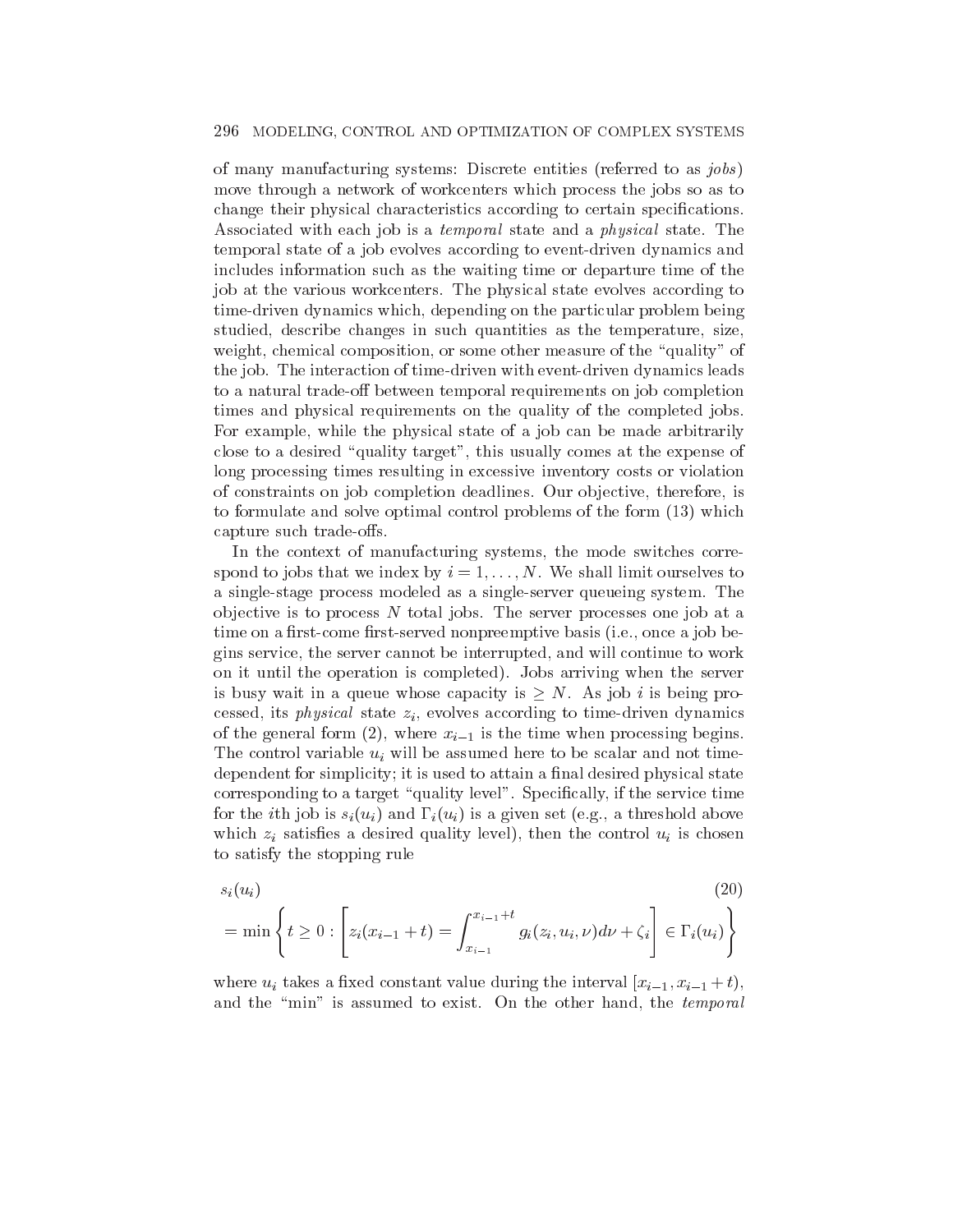state of the *i*th job,  $x_i$ , represents the time when the job completes processing and departs from the system. Letting  $a_i$  be the arrival time of the *i*th job, the event-driven dynamics describing the evolution of the temporal state are given by (19). A typical state trajectory if this type of system is shown in Fig. 12.2. Note that the interval  $(x_1, a_2]$  in this example corresponds to an "idle period" for the workcenter and causes the second switching time to become, from (19),  $x_2 = \max(x_1, a_2) +$  $s_i(u_i) = a_2 + s_i(u_i).$ 



Figure 12.2. Typical state trajectory

To summarize, the optimization problem of interest here is

$$
\min_{u_1, ..., u_N} \sum_{i=1}^{N} [\phi_i(u_i) + \psi_i(x_i)]
$$
\n
$$
\text{s.t.} \quad x_i = \max(x_{i-1}, a_i) + s_i(u_i)
$$
\n(21)

where  $a_1, \ldots, a_N$  is a given input sequence of event times and  $s_i(u_i)$  is specified through (20). This is similar in form to classical discrete-time optimal control problems commonly found in the literature (e.g.,  $[1]$ ) except for two issues. First, the index  $i = 1, ..., N$  does not count time steps, but rather asynchronously departing jobs. Second, the presence of the "max" function in the state equation  $(19)$  prevents us from using standard gradient-based techniques, since it introduces a nondifferentiability at the point where  $a_i = x_{i-1}$ . In effect, (21) formulates an optimal control problem for a DES with dynamics given by (19), where the control variables regulate interevent times.

In order to overcome the nondifferentiability introduced through the  $\max$  in (19), one can resort to nonsmooth optimization techniques, as in [14]. Under some reasonable assumptions on  $\phi_i(u_i)$  and  $\psi_i(x_i)$ , it is shown that a unique solution exists and can be obtained explicitly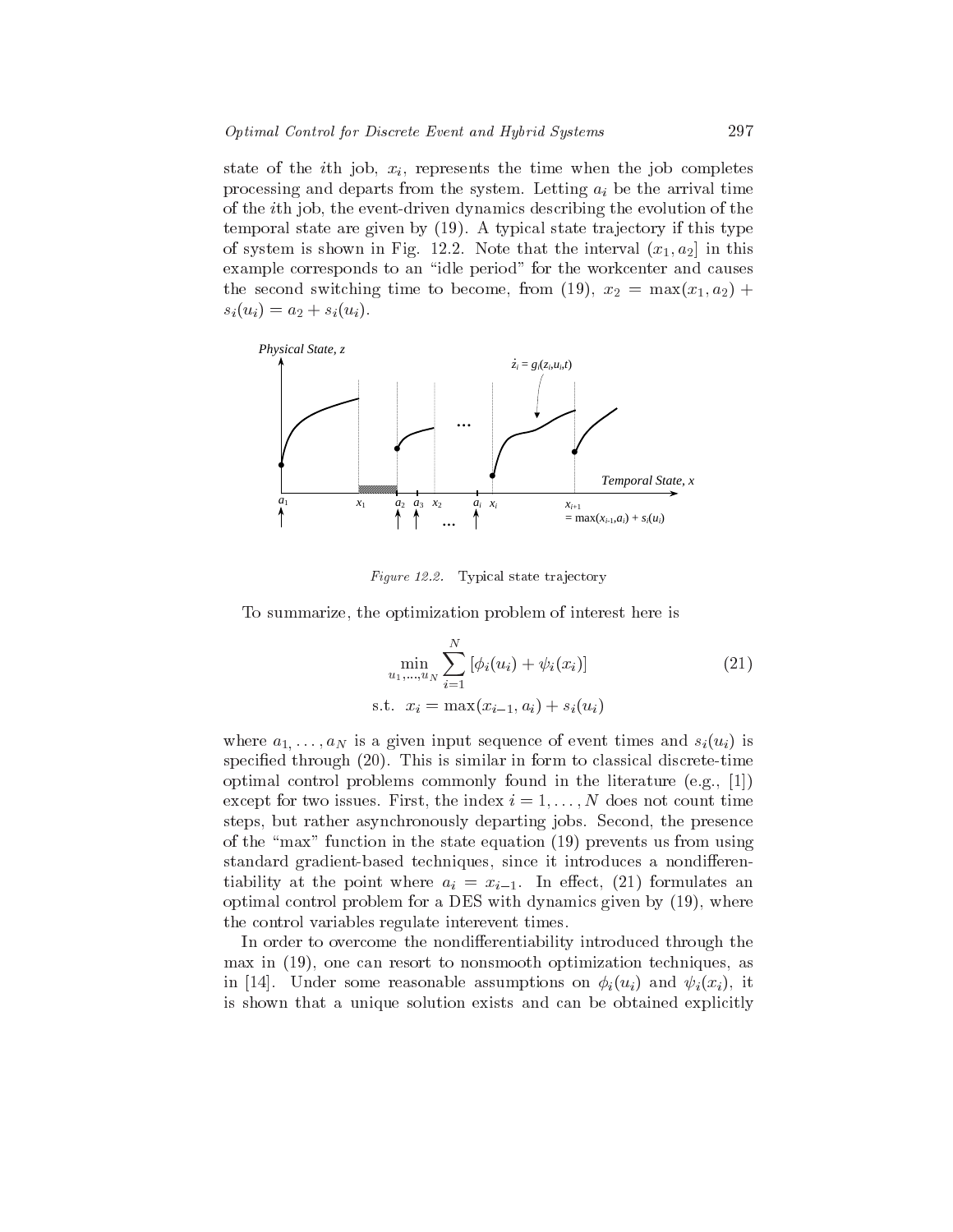through an algorithm based on calculating generalized gradients and solving a Two Point Boundary Value Problem (TPBVP). However, it turns out that one can exploit the structure of state trajectories, as seen in Fig. 12.2, to decompose the overall problem  $(21)$  into a collection of simpler nonlinear constrained optimization problems. A key observation is that, unlike the problem considered in the previous section, there is no coupling of physical states when a mode switch occurs: after a job is processed and departs at time  $x_i$  with physical state  $z_i(x_i)$ , the new mode corresponds to a completely new job with physical state  $z_{i+1}(x_i^+)$ which is independent of  $z_i(x_i)$ .

Taking a closer look at the state trajectory in Fig. 12.2, observe that it consists of periods during which the workcenter is busy, separated by intervals during which it becomes temporarily idle, as in  $(x_1, a_2)$ . Recalling (19), note that all jobs processed within a busy period are such that  $x_{i-1} \leq a_i$ , therefore, by (19) they satisfy

$$
x_i = x_{i-1} + s_i(u_i)
$$

where we allow for the possibility that a control  $u_i$  is selected so that  $x_{i-1} = a_i$ ; we refer to jobs with the property that they depart exactly when the next job arrives as "critical", a manifestation of the intuitive fact that processing jobs on a "just in time" basis is occasionally (but not always) optimal. On the other hand, if a job initiates a busy period (equivalently, terminates an idle period), then

$$
x_i = a_i + s_i(u_i)
$$

To formalize this partition of the state trajectory into "busy" and "idle" periods, we make the following definitions:

**Definition 1.** An *idle* period is a time interval  $(x_k, a_{k+1})$  such that  $x_k < a_{k+1}$  for any  $k = 1, ..., N - 1$ .

**Definition 2.** A *Busy Period* (BP) is a set of contiguous jobs  $\{k, ..., n\}, 1 \leq k \leq n \leq N$  such that the following conditions are satisfied

1.  $x_{k-1} < a_k$ 

2.  $x_n < a_{n+1}$ 

3.  $x_i \ge a_{i+1}$  for every  $i = k, ..., n - 1$ .

**Definition 3.** A *busy-period structure* is a partition of the jobs  $1, \ldots, N$  into busy periods.

Obtaining an explicit solution to problem  $(21)$  is tantamount to identifying the BP structure of the optimal state trajectory (sample path) and then solving a nonlinear optimization problem within each BP. If a BP is defined by the job indices  $(k, n)$ , then we denote this problem by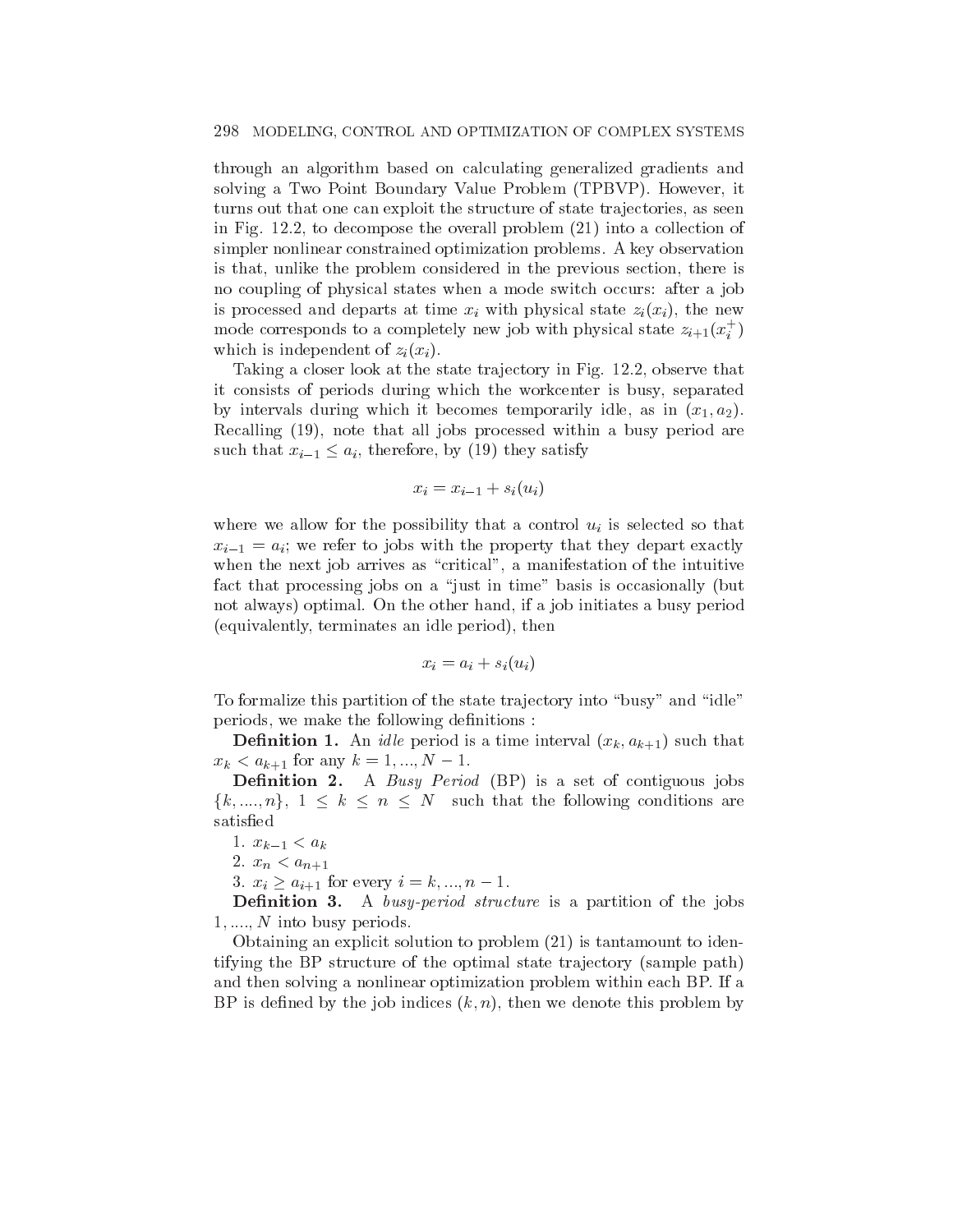Optimal Control for Discrete Event and Hybrid Systems

$$
Q(k, n):
$$
  
\n
$$
Q(k, n): \min_{u_1, \dots, u_N} \sum_{i=k}^N \{ \phi_i(u_i) + \psi_i(a_k + \sum_{j=k}^i s_j(u_j)) \} : s_i(u_i) \ge 0 \} \quad (22)
$$
  
\ns.t.  $a_k + \sum_{j=k}^i s_j(u_j) \ge a_{i+1}, \quad i = k, \dots, n-1$ 

Note that we have set  $\psi_i(x_i) = \psi_i(a_k + \sum_{j=k}^i s_j(u_j))$  since, within a BP,<br>  $x_j = a_j + s_j(u_j)$  for all  $i = k, ..., n - 1$ . The constraint represents the requirement  $x_i \ge a_{i+1}$  for any job  $i = k, ..., n-1$  belonging to the BP.

Let us also impose some basic conditions on the cost functions  $\phi_i(u_i)$ and  $\psi_i(x_i)$ :

**Assumption 1:** For each  $i = 1, ..., N$ ,  $\phi_i(\cdot)$  is strictly convex, twice continuously differentiable, and monotonically decreasing with<br>  $\lim_{u_i \to 0^+} \phi_i(u_i) = -\lim_{u_i \to 0^+} \frac{d\phi_i}{du_i} = \infty$  and  $\lim_{u_i \to \infty} \phi_i(u_i) = \lim_{u_i \to \infty} \frac{d\phi_i}{du_i}$  $= 0.$ 

**Assumption 2:** For each  $i = 1, ..., N$ ,  $\psi_i(\cdot)$  is strictly convex, twice continuously differentiable, and its minimum is obtained at a finite point  $\delta_i$ .

In addition, let restrict ourselves to controls  $u_i$  that affect the processing time of the *i*th job linearly:

**Assumption 3:** For each  $i = 1, ..., N$ ,  $s_i(\cdot)$  is monotonically increasing and linear.

The latter assumption allows us, for simplicity, to replace  $s_i(u_i)$  by  $u_i$  and directly control all processing times. Moreover, note that under the first two assumptions problem  $Q(k, n)$  is a convex constrained optimization problem which is readily solved using standard techniques. We denote the (unique) solution to this problem by  $u_i^*(k,n)$ ,  $i = k, ..., n$ and the corresponding event times by  $x_i^*(k, n)$ ,  $i = k, ...$  Under these conditions, the following result provides a crucial necessary and sufficient condition for identifying a BP on the optimal state trajectory making use of solutions.

**Theorem 1** (Cho et al. [15]) Jobs  $k, \ldots, n$  constitute a single busy period on the optimal sample path if and only if the following conditions are satisfied:

1. 
$$
a_k > x_{k-1}^*
$$
  
\n2.  $x_i^*(k, i) \ge a_{i+1}$  for all  $i = k, ..., n-1$   
\n3.  $x_n^*(k, n) < a_{n+1}$ 

The significance of this necessary and sufficient condition is best understood as follows. Given  $N$  jobs, the total number of possible BPs is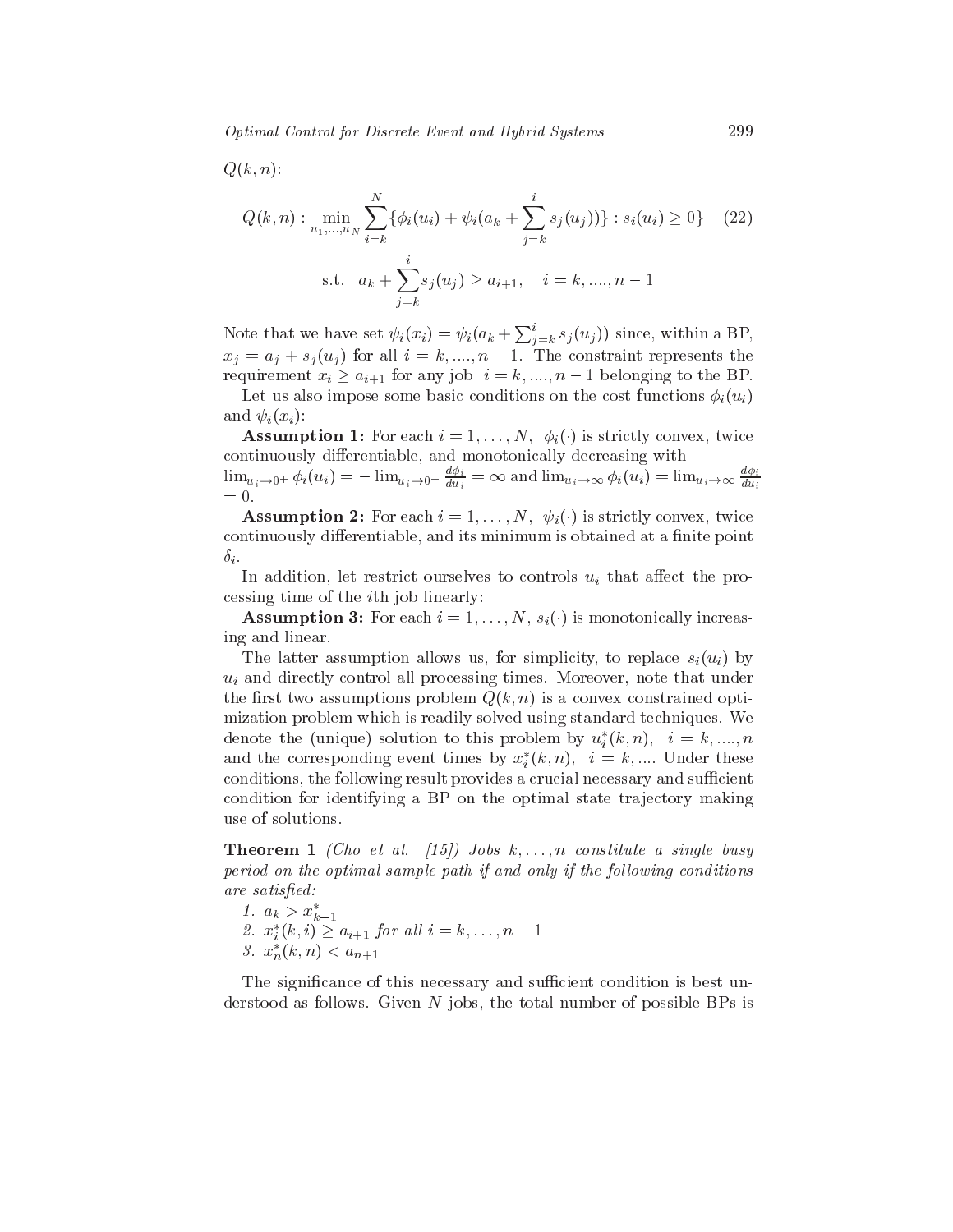given  $2^{N-1}$ . Thus, the complexity of exploring all BP structutres in order to determine the optimal one is combinatorial in nature. However, this complexity is reduced to linear using the theorem above: One proceeds forward in time sequentially solving a problem of the form  $Q(k, n)$ , with  $k=1$  initially, until the condition  $x_n^*(k,n) < a_{n+1}$  is satisfied for some  $n \geq k$ , at which point a BP defined by  $(k, n)$  is identified. The process then repeats for a new problem  $Q(n+1, m)$  with  $m = n+1, n+2, ...$ until a new BP is similarly identified. This gives rise to the Forward *Algorithm* (FA) presented in [15]. It is easy to see that the complexity of the FA is of the order of N convex constrained optimization problems of the form (22). In fact, one can improve the efficiency of the FA even further, as described in  $[16]$ .

#### 5. Conclusions

As time-driven and event-driven systems are rapidly merging, giving rise to a class of "hybrid" dynamic systems, the field of optimal control is presented with an opportunity to expand its horizons, combining the fundamental principles on which it was originally conceived with new ideas that must tackle new forms of complexities. Some of these complexities are purely combinatorial in nature, the result of discrete elements in the problem such as switching events and modes to choose form, which enlarge an already large state space. Others are the result of nonlinear dynamics, including the type of nondifferential behavior one encounters in DES. Yet another form of complexity, which was only briefly mentioned in Section 1, is due to the stochastic nature of many state and/or input variables of interest.

In order to deal with these unavoidable and sometimes new types of complexities, it is clear that we have to go beyond existing methods and to try and exploit any features present in the structure of a system or the optimization problem itself. In this paper, we aimed to show how a natural hierarchical decomposition of at least some classes of hybrid systems can simplify the task of solving optimal control problems. Still, in most cases, one must resort to numerical techniques in order to obtain explicit solutions, and this is before even considering the issue of selecting over a set of feasible modes when a switch occurs or seeking solutions that are in some sort of feedback form useful in practice.

In the case of the optimal control problem  $(21)$ , we have been able to take advantage of a different type of decomposition (over time, as opposed to over the system structure). However, we limited ourselves to a scalar problem and it is unclear whether a similar efficient decom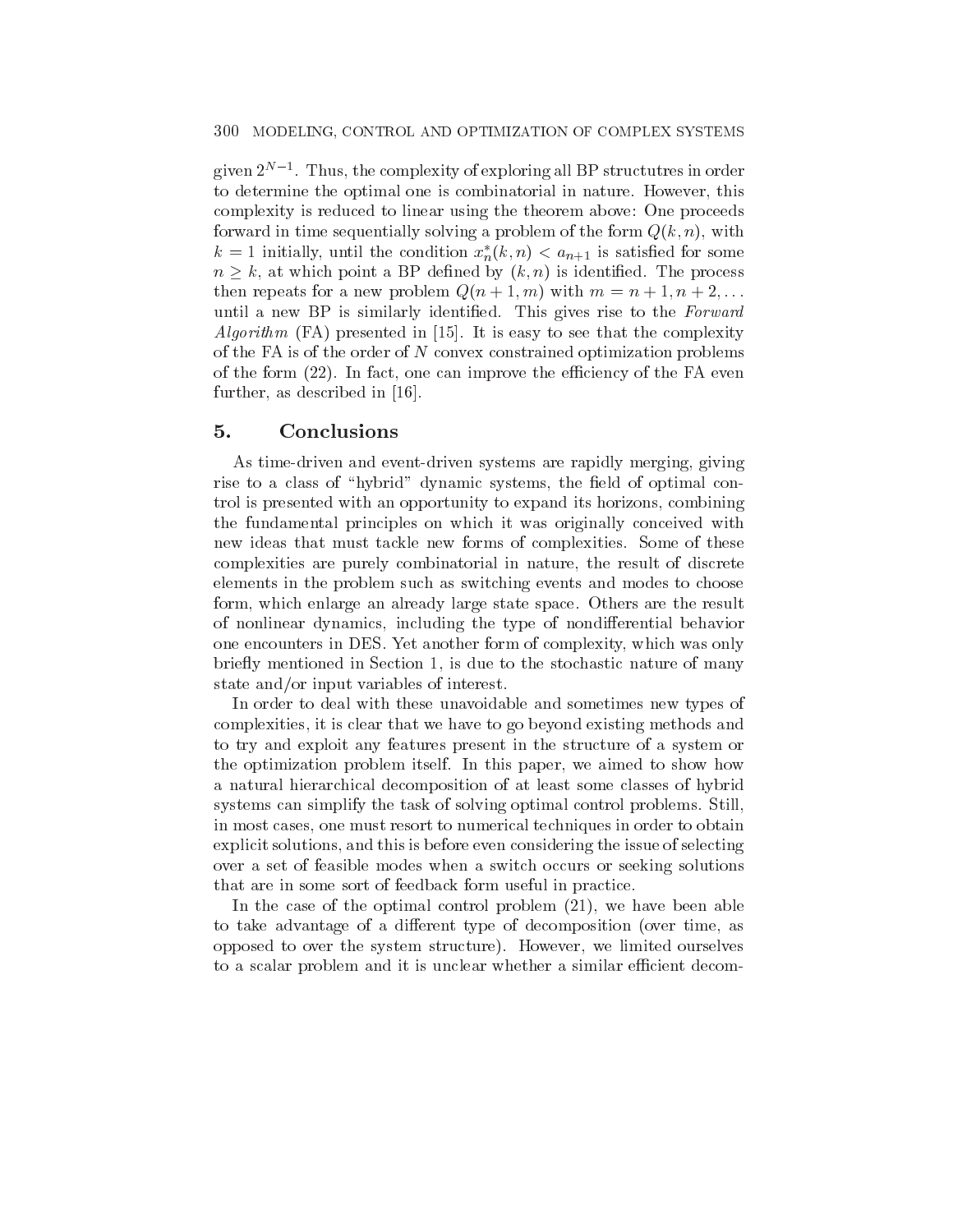position can be used in a vector setting (e.g., a manufacturing system consisting of multiple workcenters).

Finally, an interesting issue that this new line of research has brought up is that of applying Perturbation Analysis (PA) methods to hybrid systems in a way similar to the successful development of PA for DES (see [2], [17]) that has contributed to the solution of some complex optimization problems. Looking at problems in the fields of manufacturing, communication networks, transportation, and command-control systems, one is struck by the natural way in which hybrid systems manifest themselves and optimization problems arise which the PA framework can help solve through on-line techniques that exploit the structure of sample paths and the data one can readily extract from them. There are promising signs in this direction (e.g., see [18]), a fact that should be gratifying to Larry Ho, since Perturbation Analysis for DES is also an area that he pioneered in the early 1980s.

## References

- [1] A. E. Bryson and Y. C. Ho, *Applied Optimal Control*. Hemisphere Publishing Co., 1975.
- [2] C. G. Cassandras and S. Lafortune, *Introduction to Discrete Event Systems.* Kluwer Academic Publishers, 1999.
- [3] P. J. Antsaklis, ed., Proceedings of the IEEE, vol. 88, 2000.
- [4] M. S. Branicky, V. S. Borkar, and S. K. Mitter, "A unified framework for hybrid control: Model and optimal control theory," IEEE Trans. on Automatic Control, vol. 43, no. 1, pp. 31–45, 1998.
- [5] B. Piccoli, "Hybrid systems and optimal control," in *Proceedings of* 37th IEEE Conf. On Decision and Control, pp. 13–18, Dec. 1998.
- [6] H. J. Sussmann, "A maximum principle for hybrid optimal control problems," in Proceedings of 38th IEEE Conf. On Decision and Control, pp. 425–430, Dec. 1999.
- [7] S. Hedlund and A. Rantzer, "Optimal control of hybrid systems," Proceedings of 38th IEEE Conf. On Decision and Control, pp. 3972– 3977, 1999.
- [8] X. Xu and P. J. Antsaklis, "A dynamic programming approach for optimal control of switched systems," in Proceedings of 39th IEEE Conf. On Decision and Control, pp. 1822-1827, Dec. 2000.
- [9] A. Bemporad, F. Borelli, and M. Morari, "Optimal controllers for hybrid systems: Stability and piecewise linear explicit form," in Proceedings of 39th IEEE Conf. On Decision and Control, pp. 1810– 1815, Dec. 2000.